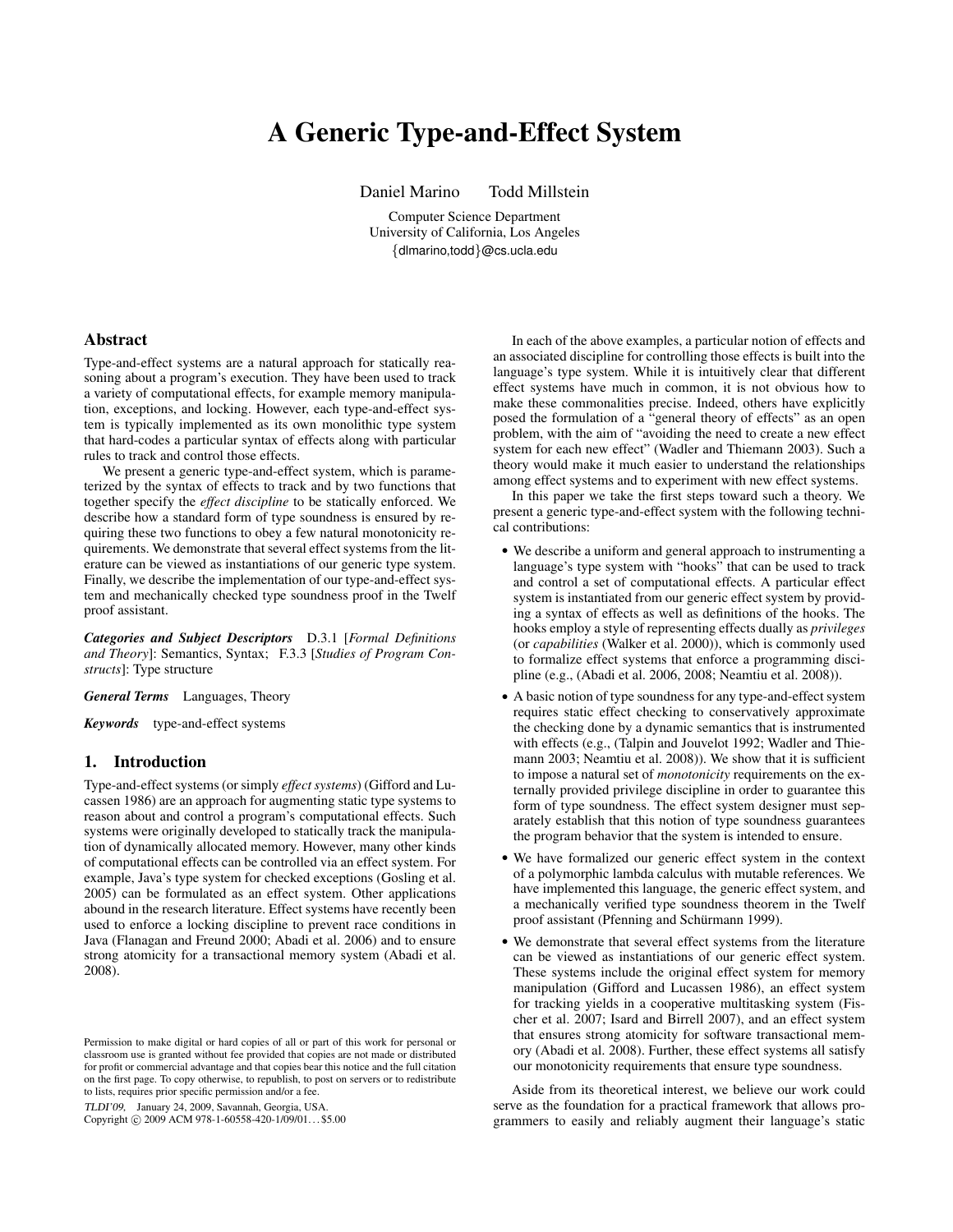$$
\frac{\Phi \cup \text{canThrow}; \Gamma; \Sigma \vdash e_1 : \tau \qquad \Phi; \Gamma; \Sigma \vdash e_2 : ExnType \rightarrow \tau}{\Phi; \Gamma; \Sigma \vdash \text{try } e_1 \text{ with } e_2 : \tau}
$$
\n
$$
(T-TRY)
$$

$$
\frac{\Phi; \Gamma; \Sigma \vdash e : \text{ExnType} \qquad \text{canThrow} \in \Phi}{\Phi; \Gamma; \Sigma \vdash \text{throw } e : \tau} \text{ (T-THRow)}
$$

Figure 1. Part of a type system that enforces checked exceptions.  $Φ$  is the set of held privileges. Γ and Σ are the type environment and store typing as usual.

type system to track new kinds of effects and to control these effects with programmer-specified disciplines. Such a framework would do for effects what systems like CQUAL (Foster et al. 1999, 2006) and Clarity (Chin et al. 2005) do for type qualifiers. In addition to the benefits for programmers, a programmer-definable effect system would be very useful for type systems researchers.

The rest of the paper is structured as follows. Section 2 describes our approach informally, and Section 3 presents our formal type system. Section 4 illustrates several existing effect systems that fit our model. Section 5 formalizes the dynamic semantics of our language, and Section 6 discusses our type soundness result. Section 7 details the implementation of our language, type system, and type soundness proof in Twelf. Section 8 compares with related work, and Section 9 concludes with a discussion of future work.

# 2. Overview

In this section, we give an informal overview of our generic effect system. We first show how a few standard effect systems can be described intuitively as granting and checking privileges. We then illustrate how we can abstract the specific privilege discipline being enforced and instrument the static semantics of any language with privilege checking in a generic way. Finally, we discuss how to achieve a standard notion of type soundness for the resulting type system.

#### 2.1 Effect Systems as Privilege Checking

Consider an effect system that statically ensures that exceptions are eventually caught, as in Java (Gosling et al. 2005). Such a system enforces the discipline that a program may only raise an exception within the dynamic lifetime of a try expression. If we consider the ability to throw an exception as a privilege (assume for simplicity that there is a single kind of exception), then it is natural to describe this effect system as *granting* the privilege to throw an exception before typechecking the body of a try expression and *checking* that this privilege is held when typechecking a throw expression.

Figure 1 formalizes the discipline for exceptions described above. The typing judgment tracks a set of held privileges Φ, and we use a privilege canThrow to designate the capability to throw an exception. Rule T-TRY *grants*the canThrow privilege in the body of the try by adding this privilege to Φ before typechecking *e*1. Rule T-THROW *checks* that the canThrow privilege is in Φ in order for a throw expression to typecheck. These two actions form the core of the effect system; the other typing rules simply ensure that this privilege discipline is enforced recursively on all subexpressions.

Table 1 describes how other standard effect systems can similarly be viewed as granting and checking privileges. The formulation of effects as privileges is natural when the intent is to enforce a particular discipline on a program rather than to simply determine the set of effects that may occur in the program. Each of these effect systems can be formalized as its own extension to a base type system, as we have shown with checked exceptions.

As in these examples, we formalize our generic effect system as granting and checking privileges, tracking a set Φ of held privileges during typechecking. However, the system is parameterized both by the syntax of privileges to track and the discipline for granting and checking privileges. Particular choices for these parameters yield a type system equivalent to our exception checker in Figure 1, but many other effect systems can be derived by making different choices.

The syntax of privileges is specified simply as a set of atomic constants. For example, to define our exception checker one would specify a single privilege canThrow, while a memory checker might employ privileges read, write, and alloc. For greater expressiveness, privileges can optionally refer to *tags*, which provide information about program values. We augment the host language to allow tagging of expressions that construct values, and the type system tracks the set of possible tags (or *tagset*) of each expression's value. We use  $\varepsilon$  to range over a set of globally defined tags and  $\pi$  to range over tagsets. For example, read( $\varepsilon$ ) could be used to denote the privilege to read any memory location tagged with ε.

The privilege discipline is specified by providing the definitions of two functions, which respectively specify how Φ should be *adjusted* (a generalization of granting that also supports privilege revocation) and *checked* during typechecking. Rather than hardcoding the privilege discipline as we did for exceptions in Figure 1, the typing rules in our generic effect system are uniformly instrumented with invocations of these two functions, which are the only parts of the type system that directly modify or inspect Φ. For example, using our approach, the rule T-TRY would invoke the adjust function to determine the privileges to use when typechecking *e*1, while T-THROW would invoke the check function to determine what privileges are required upon a throw. These two functions are similarly invoked from the other rules in the type system, allowing any language feature to be controlled by the externally defined privilege discipline.

#### 2.2 Checking and Adjusting Privileges, Generically

Our key contributions are a general interface for the check and adjust functions and a uniform approach to instrumenting a language's type system with invocations of the two functions. First, consider the function to check privileges. Intuitively, a particular effect system may want to disallow an arbitrary computation step (e.g., an exception being thrown, a write to memory) based on the set of held privileges. Therefore, a generic effect system should consult the check function as a premise in the typing rule for each syntactic form that represents a step of computation. Next consider the function to adjust privileges. Intuitively, a particular effect system may want to adjust privileges in any syntactic context that might arise dynamically (e.g., a try block, a letregion expression). Therefore, a generic effect system should consult the adjust function to modify  $\Phi$  in typing rules before typechecking subexpressions of the current expression.

We make these ideas precise and applicable to any language by adapting two standard notions for formalizing a language's dynamic semantics: *redexes* and *evaluation contexts* (Wright and Felleisen 1994). The type system will have one call to the check function for each redex form in the language. The type system will have one call to the adjust function for each evaluation context form in the language.

The check function is invoked in the typing rule for each expression form that can evaluate to a redex, passing the current set of privileges and a *check context* that describes the information known statically about that redex. The function returns a boolean indicating whether the reduction step represented by that expression is allowed. To make things concrete, Figure 2 shows how the redexes of a lambda calculus with mutable references and let determine the check contexts for that language. Each value form in a redex is replaced by a tagset,  $\pi$ , which represents the information known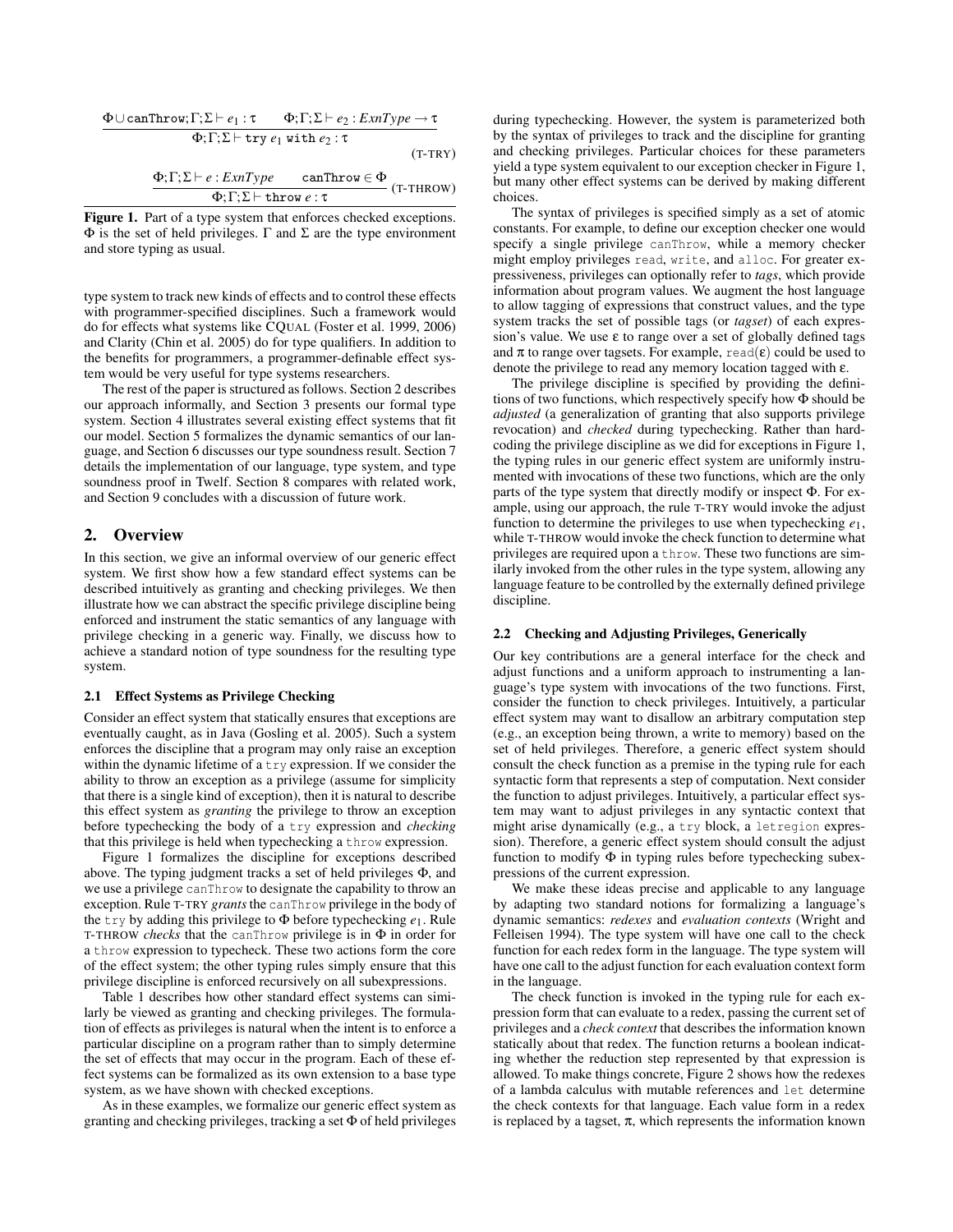| <b>Table 1.</b> Standard effect system enforcement as privilege checking. |                                    |                      |                                   |
|---------------------------------------------------------------------------|------------------------------------|----------------------|-----------------------------------|
| Discipline                                                                | Privilege                          | Grant                | Check                             |
| checked exceptions in Java                                                | allowed to throw an exception      | try block            | throw statement                   |
| race condition checking in Java                                           | allowed to access shared data      | synchronized block   | read or write to shared memory    |
| (Abadi et al. 2006)                                                       |                                    |                      |                                   |
| region-based memory management                                            | allowed to access memory in region | letregion expression | read or write to memory in region |
| (Tofte and Talpin 1994)                                                   |                                    |                      |                                   |

| Redex            | -- | Check Context $(C)$         |
|------------------|----|-----------------------------|
| $(\lambda x.e)v$ |    | $\pi_1$ $\pi_2$             |
| ref v            |    | $ref \pi$                   |
|                  |    | !π                          |
| $l := v$         |    | $\pi_1 := \pi_2$            |
| $let x = v in e$ |    | let $x = \pi$ in $\uparrow$ |

Figure 2. From redexes to check contexts. Metavariable *v* ranges over values, *e* over expressions, and *l* over memory locations.

| <b>Evaluation Context</b> | Adjust Context (A)                 |
|---------------------------|------------------------------------|
| Ee                        |                                    |
| $\nu E$                   | $\pi$ .                            |
| ref $E$                   | ref                                |
| ١E                        | $\perp$                            |
| $E := e$                  | $\perp := \uparrow$                |
| $v := E$                  | $\pi :=$                           |
| let $x = E$ in e          | let $x = \downarrow$ in $\uparrow$ |

Figure 3. From evaluation contexts to adjust contexts. Metavariable *E* ranges over evaluation contexts.

statically about an expression's value, as determined by static typechecking. Expressions that are not necessarily values appearing in a redex are replaced by the ↑ symbol in the check context, indicating that information about this subexpression is not relevant to the reduction step being checked.

Consider our example of checked exceptions. Following the approach for formalizing a generic effect system described above, a language containing an expression throw *e* would include a check context of the form throw  $\pi$  due to the redex form throw *v*. Therefore, the typing rule for throw will invoke check(Φ, throw  $π$ ), where  $Φ$  is the current set of privileges and  $π$  is the set of possible tags of *e* (determined by typechecking *e*). The following check function implements the hard-coded privilege checking behavior of T-THROW in Figure 1 and specifies that privilege checking for all other kinds of reduction steps should trivially succeed:

$$
\operatorname{check}(\Phi, C) = \begin{cases} \operatorname{canThrow} \in \Phi & \text{if } C = \operatorname{throw} \pi \\ \text{true otherwise} \end{cases}
$$

The adjust function is invoked once per evaluation context related to the current expression form in a typing rule, passing the current set of privileges and an *adjust context* that describes the information known statically about that evaluation context. The function returns a new set of privileges to be used when typechecking a designated subexpression indicated by the adjust context. Figure 3 shows how the evaluation contexts of our extended lambda calculus determine the associated adjust contexts. As before, values are replaced by tagsets and arbitrary expressions are replaced by the ↑ symbol. Finally, wherever the evaluation context contains a recursive evaluation context, the corresponding adjust context contains a

↓ symbol indicating the subexpression for which privileges should be adjusted.

Consider again our exceptions example. A language containing an expression try *e*<sup>1</sup> with *e*<sup>2</sup> would include an adjust context of the form try ↓ with ↑ due to the evaluation context try E with *e*. Therefore the typing rule for try will invoke adjust( $\Phi$ , try  $\downarrow$ with  $\uparrow$ ), where  $\Phi$  is the current set of privileges, to determine the new set of privileges to use when typechecking *e*1. Then the following adjust function implements the hard-coded privilege granting behavior of T-TRY in Figure 1 and specifies that privileges should be passed along unchanged in all other syntactic contexts:

$$
adjust(\Phi, A) = \begin{cases} \Phi \cup \{ \text{canThrow} \} & \text{if } A = \text{try } \downarrow \text{ with } \uparrow \\ \Phi & \text{otherwise} \end{cases}
$$

To summarize, defining the exception checker in a generic effect system using our approach requires simply specifying the set of privileges, {canThrow}, and providing the above definitions for the check and adjust functions. As we show in Section 4, many other effect systems from the literature can be specified as instantiations of our generic effect system.

#### 2.3 Proving Type Soundness

A basic notion of type soundness for effect systems requires static effect checking to conservatively approximate an instrumented dynamic semantics that tracks effects as the program executes. In our setting, this form of soundness requires that a well-typed program will never fail a dynamic privilege check. We could provide a separate mechanism for instrumenting the dynamic semantics with effects, but it turns out that the check and adjust functions provided for static type-and-effect checking naturally support dynamic privilege checking as well. Whereas statically these functions employ the conservative information gleaned from the types of expressions, dynamically the functions are given precise information about the tags of the resulting values and the set of held privileges.

Because the check and adjust functions are completely arbitrary, there is no guarantee that a particular instantiation of these functions will lead to a sound effect system. For example, since a sound static checker underapproximates the set of privileges that will be held dynamically, it would be unsound for a check function to rely on the *absence* of a privilege in Φ. Such a check function could cause the static checker to accept a program that fails privilege checking dynamically.

However, we can define a natural set of sufficient conditions on the check and adjust functions that ensure soundness. Intuitively these conditions ensure that the check and adjust functions are *monotonic* with respect to their treatment of both privileges and tags. We have proven that our generic effect system for the language described in Section 3 does indeed lead to a sound effect system for any check and adjust functions that satisfy our four monotonicity conditions, which are described in detail in Section 6. All of the check and adjust functions for the example effect systems in this paper satisfy the four conditions.

Our soundness guarantee does not capture *extensional* notions of soundness, which directly relate static effect checking to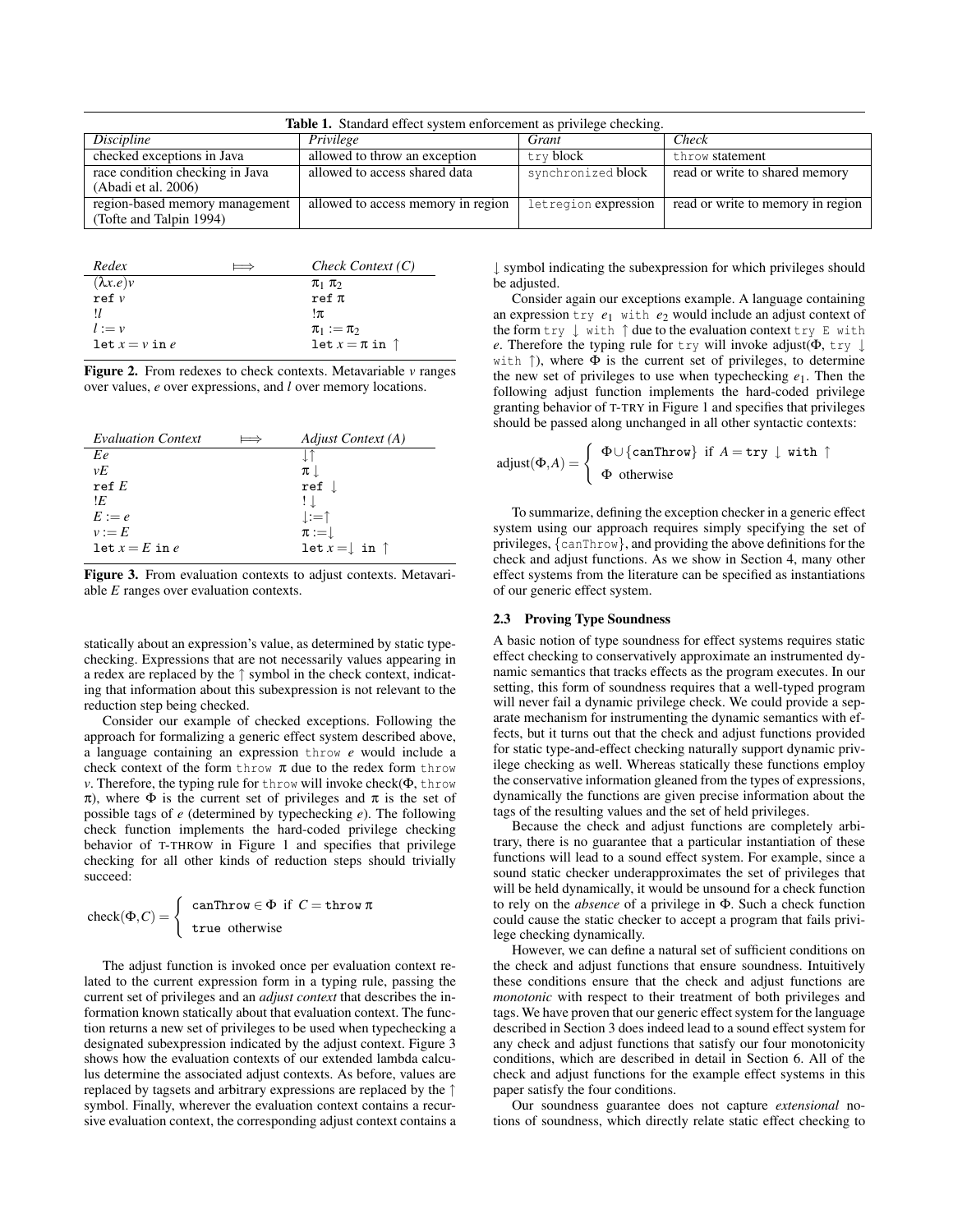| Values                                  |            | $v$ ::= $(\lambda x.e)_{\varepsilon}$   (rec x. $\lambda x'.e)_{\varepsilon}$   unit <sub>e</sub>   $l_{\varepsilon}$ |
|-----------------------------------------|------------|-----------------------------------------------------------------------------------------------------------------------|
| Exprs                                   |            | $e$ := $v  x  e e  (\text{ref } e)_e$                                                                                 |
|                                         |            | $!e \mid (e := e)_{\varepsilon}$   let $x = e$ in $e$                                                                 |
| Types                                   | $\tau$ ::= | πο                                                                                                                    |
| <i>PreTypes</i>                         |            | $\rho$ ::= $\tau \stackrel{\Phi}{\rightarrow} \tau$   Unit   Ref $\tau$                                               |
| PrivSets $\Phi ::= \{p(\varepsilon)\}\$ |            |                                                                                                                       |
|                                         |            |                                                                                                                       |

Figure 4. The syntax of our host language. Metavariable *x* ranges over variables, *l* over memory locations, ε over tags, π over nonempty sets of tags,  $p$  over privilege classes, and  $\Phi$  over sets of privileges.

the uninstrumented dynamic semantics. For example, suppose the check function for our exceptions example above were defined to always return true. In that case, the discipline would still satisfy our notion of soundness (and monotonicity requirements) since dynamic privilege checking cannot fail, even though a well-typed program can now have an uncaught exception. Defining and proving extensional semantics for specific type-and-effect systems, such as those that track memory access and exceptions, is challenging and the subject of current research (Benton et al. 2006; Benton and Buchlovsky 2007).

# 3. A Generic Type-and-Effect System

Section 2 gave an intuitive overview of how we can instrument the static semantics of a language to create a generic system for enforcing disciplines on computational effects. This section makes the ideas more concrete by showing the complete, instrumented static semantics for a core language whose syntax is shown in Figure 4. Our language is the call-by-value lambda calculus with recursive functions, a unit value, ML-style references, and a let expression. As mentioned in the previous section, the syntax also includes a notion of tags.

The language has a fixed collection of typing rules defining the type system. The rules are parameterized by a set of *privilege classes* and the check and adjust functions that specify the behavior of a particular effect system for the language.

## 3.1 Preliminaries

*Tagged Values and Tagged Types* Our language includes *tags*, denoted by metavariable ε, which are static names for a set of run-time values. Each value is annotated with its associated tag, as is each expression that constructs a new value dynamically. For example, the evaluation of an expression of the form (ref  $e$ )<sub>ε</sub> evaluates *e* to a (tagged) value *v*, creates a new memory location *l* in the store that maps to  $v$ , and tags  $l$  with the tag  $\varepsilon$ .

The type of an expression includes a nonempty set of tags that we call a *tagset* and denote π, which represents the set of possible tags of the expression's run-time value. As shown in the definition of τ, each level of a type includes a corresponding tagset.

Our notion of tags is standard and closely related to work on *type qualifiers* (Ørbæk and Palsberg 1997; Foster et al. 2006). More sophisticated forms of tagging exist in the literature, for example tags that refer directly to program variables (Abadi et al. 2006) and lexically scoped tags (Tofte and Talpin 1994). These extensions would increase the expressiveness of our system but are orthogonal to our main contributions.

*Privilege Classes and Privileges* We assume a set of *privilege classes* ranged over by metavariable *p*. For example, to formalize a memory checker we could define three privilege classes read, write, and alloc, respectively representing the capability to read, write, and allocate memory. A *privilege* is a pair of a privilege class

and a tag, denoted  $p(\varepsilon)$ . In examples, we use the privilege class itself as the privilege when the tag is irrelevant.

The static type-and-effect system typechecks an expression under a set of privileges Φ, representing the computational effects that are allowed to occur during the expression's evaluation. In Figure 4, function types are annotated with a privilege set, denoting the privileges needed to properly execute the function. As usual for type-and-effect systems, this annotation allows for modular effect checking of a function's body separate from its callers.

*Checking and Adjusting Privileges* As described previously, the privilege discipline is specified through two functions, check and adjust. The check function takes the current set of held privileges along with a *check context* and returns a boolean indicating whether the expression associated with the check context satisfies privilege checking. The adjust function takes the current set of held privileges along with an *adjust context* and returns a new set of privileges to use when typechecking a distinguished subexpression within the adjust context. The syntax of the check and adjust contexts for our language are shown on the right sides of Figures 2 and 3.

Our formalism does not model the *implementation* of the check and adjust functions. They are treated as black boxes that our rules use to enforce a particular effect system's discipline. As one example, the following check function corresponds to a standard checker for memory effects:

$$
\operatorname{check}(\Phi,C) = \left\{ \begin{array}{ll} \forall \varepsilon \in \pi.\;\; \text{read}(\varepsilon) \in \Phi \quad \text{if} \quad C = !\pi \\ \forall \varepsilon \in \pi.\;\; \text{write}(\varepsilon) \in \Phi \quad \text{if} \quad C = \pi := \pi' \\ \text{alloc} \in \Phi \quad \text{if} \quad C = \text{ref} \enspace \pi \\ \text{true} \quad \text{otherwise} \end{array} \right.
$$

#### 3.2 Type-and-Effect Checking

We now define our generic type-and-effect system. The typechecking judgment has the form  $\Phi$ ;  $\Gamma$ ;  $\Sigma \vdash e : \tau$ , which says that expression *e* can be given type  $\tau$  in the context of privilege set  $\Phi$ , type environment  $\Gamma$  (which maps each variable in scope to its type), and store type  $\Sigma$  (which maps each location in the store to the type of values that it holds). The typing rules are shown in Figure 5. Note that there is no restriction on the initial set of privileges used to typecheck the top-level program. For some effect disciplines an empty initial privilege set is appropriate, while for other disciplines it is natural to begin with a set of default privileges that are revoked in certain program contexts.

Because the rules are parametric in the effect discipline, the rules in Figure 5 really define a family of type systems indexed by the discipline. The discipline is defined as a triple of the set of privilege classes, the adjust function, and the check function:  $\mathcal{D} = \langle P_{\mathcal{D}}$ , adjust<sub> $\mathcal{D}$ </sub>, check<sub> $\mathcal{D}$ </sub>). An instantiation of the type system for a particular discipline *D*, then, is defined by the judgment  $\Phi$ ;  $\Gamma$ ;  $\Sigma \vdash_{\eta} e$  :  $\tau$  whose inference rules invoke the functions adjust<sub> $\eta$ </sub> and check $\eta$ . In order to avoid cluttering the presentation, we have omitted the discipline subscripts in our figures. However we will return to this notation to more precisely state our soundness result in Section 6.

The rules perform standard typechecking for the simply typed lambda calculus with references. The rules also perform static tag checking, which approximates the tag of each expression by a tagset. Tag checking is straightforward and is a variant of *type qualifier* checking (Ørbæk and Palsberg 1997; Foster et al. 2006).

Finally, the rules employ the adjust and check functions to perform static privilege checking. The adjust function is consulted in order to produce the appropriate privilege set to use when typechecking each subexpression of the given expression. The check function is consulted in order to decide whether an expression that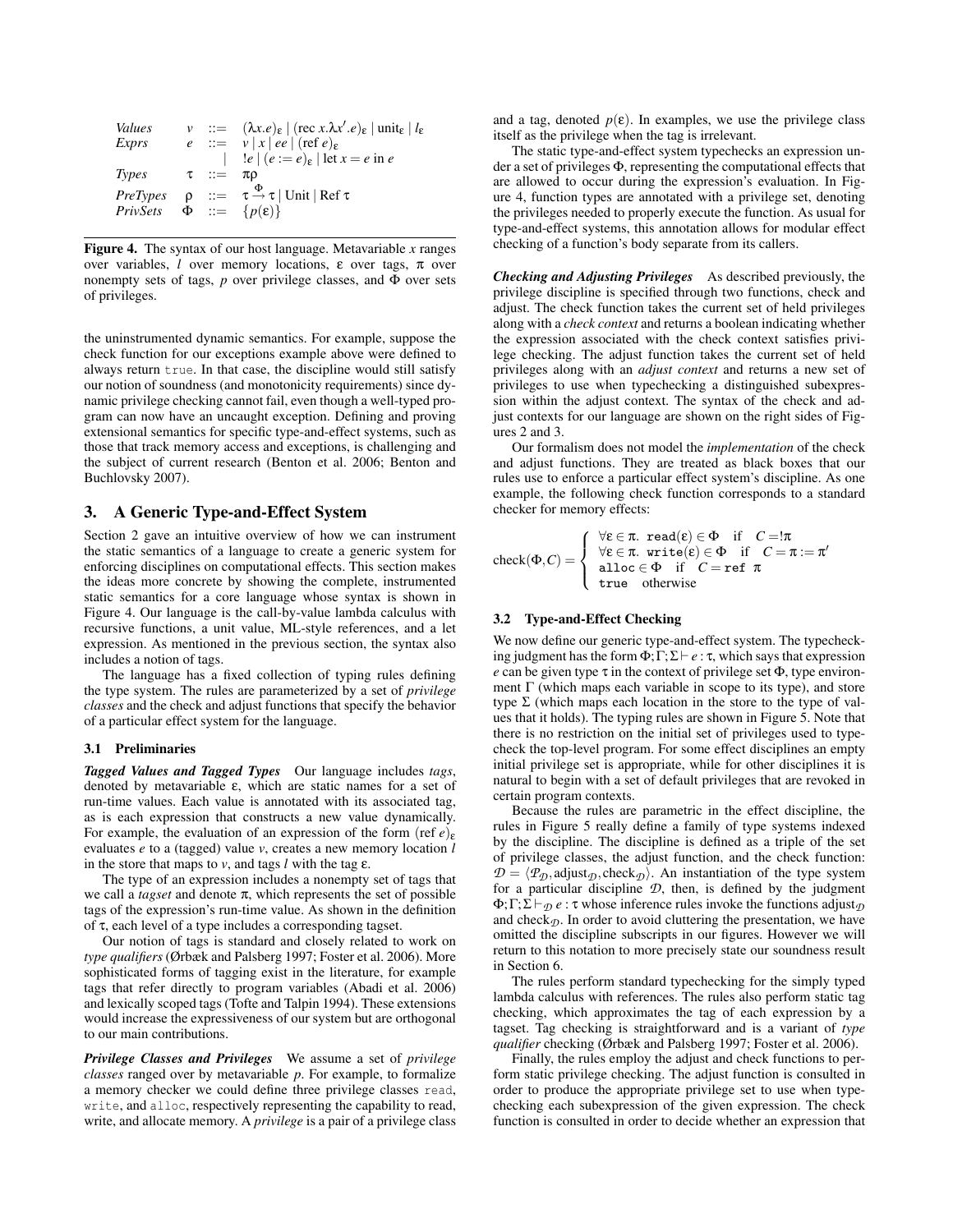$Φ; Γ;Σ ⊢ e: τ$ 

$$
\frac{\Phi_1;\Gamma,x:\tau_1;\Sigma \vdash e:\tau_2}{\Phi;\Gamma;\Sigma \vdash (\lambda x.e)_\epsilon:\{\epsilon\}(\tau_1 \xrightarrow{\Phi_1} \tau_2)} \qquad (\text{T-FN})
$$

$$
\frac{\Phi_1; \Gamma, x: \{\epsilon\}(\tau_1 \xrightarrow{\Phi_1} \tau_2), x': \tau_1; \Sigma \vdash e: \tau_2}{\Phi; \Gamma; \Sigma \vdash (\text{rec } x.\lambda x'. e)_{\epsilon}: \{\epsilon\}(\tau_1 \xrightarrow{\Phi_1} \tau_2)}
$$
 (T-REC)

 $\overline{\Phi; \Gamma; \Sigma \vdash \text{unit}_{\varepsilon} : \{\varepsilon\} \text{Unit}}$  (T-UNIT)

$$
\frac{\Sigma(l) = \tau}{\Phi; \Gamma; \Sigma \vdash l_{\varepsilon} : \{\varepsilon\} \text{Ref } \tau}
$$
\n(T-LOC)

$$
\frac{\Gamma(x) = \tau}{\Phi : \Gamma : \Sigma \vdash x : \tau}
$$
\n(T-VAR)

$$
\begin{array}{ll} \mathrm{adjust}(\Phi,\downarrow\uparrow)=\Phi' & \Phi';\Gamma;\Sigma\vdash e_1:\pi_1(\tau_2\xrightarrow{\Phi_1}\tau)\\ \mathrm{adjust}(\Phi,\pi_1\downarrow)=\Phi'' & \Phi'';\Gamma;\Sigma\vdash e_2:\pi_2\rho_2\\ \frac{\mathrm{check}(\Phi,\pi_1\,\pi_2)}{\Phi_1\Gamma;\Sigma\vdash e_1e_2:\tau} & \Phi_1\subseteq\Phi\\ \end{array}(\textsf{T-APP})
$$

$$
adjust(\Phi, ref \downarrow) = \Phi' \qquad \Phi'; \Gamma; \Sigma \vdash e : \tau
$$
\n
$$
\tau = \pi \rho \qquad check(\Phi, ref \pi)
$$
\n
$$
\Phi; \Gamma; \Sigma \vdash (ref \ e)_{\epsilon} : \{\epsilon\} Ref \tau
$$
\n
$$
(T-REF)
$$

$$
\begin{array}{ll}\n\text{adjust}(\Phi, ! \downarrow) = \Phi' & \Phi'; \Gamma; \Sigma \vdash e : \pi \text{ Ref } \tau \\
\hline\n\text{check}(\Phi, !\pi) & \\
\hline\n\Phi; \Gamma; \Sigma \vdash !e : \tau & \\
\end{array}\n\quad \text{(T-DEREF)}
$$

$$
\begin{array}{ll} \mathrm{adjust}(\Phi,\downarrow:=\uparrow)=\Phi' & \Phi';\Gamma;\Sigma\vdash e_1:\pi_1\mathrm{Ref}\,\tau_1\\ \mathrm{adjust}(\Phi,\pi_1:=\downarrow)=\Phi'' & \Phi'';\Gamma;\Sigma\vdash e_2:\pi_2\rho_2\\ \frac{\mathrm{check}(\Phi,\pi_1:=\pi_2)}{\Phi;\Gamma;\Sigma\vdash(e_1:=e_2)_\epsilon:\{\epsilon\}\mathrm{Unit}} & (\text{T-ASGN}) \end{array}
$$

adjust(Φ, let 
$$
x = \downarrow
$$
 in  $\uparrow$ ) = Φ'   
\ncheck(Φ, let  $x = \pi_1$  in  $\uparrow$ )   
\nΦ; Γ;  $x : \pi_1\rho_1$ ;  $\Sigma \vdash e_2 : \tau$   
\nΦ; Γ;  $\Sigma \vdash$  let  $x = e_1$  in  $e_2 : \tau$  (T-LET)

adjust(Φ, let 
$$
x = \downarrow
$$
 in  $\uparrow$ ) = Φ'   
\n $\Phi'; \Gamma; \Sigma \vdash v_1 : \pi_1 \rho_1$   
\ncheck(Φ, let  $x = \pi_1$  in  $\uparrow$ )   
\nΦ;  $\Gamma; \Sigma \vdash e_2[x \mapsto v_1] : \tau$   
\nΦ;  $\Gamma; \Sigma \vdash$  let  $x = v_1$  in  $e_2 : \tau$  (T-VLET)

Figure 5. Generic type-and-effect checking.

will dynamically evaluate to a redex has the appropriate privileges to be reduced.

For example, consider the rule T-ASGN for typechecking expressions of the form  $e_1 := e_2$ . The rule invokes the adjust function to produce the privilege set  $\Phi'$  to use when typechecking  $e_1$ . The adjust function is invoked again, this time passing as context the statically determined tagset  $\pi_1$  for  $e_1$ , to produce the privilege set  $Φ''$  for typechecking *e*<sub>2</sub>. The adjust function for a particular discipline could simply make  $\Phi' = \Phi'' = \Phi$ , thereby requiring  $e_1$  and  $e_2$ to be well typed under the current set of privileges. However, our rule soundly allows many other effect disciplines to be enforced. For instance, the following adjust function, used in conjunction with the check function at the end of Section 3.1, serves to enforce a particular canonical form on programs, whereby the subexpressions in an assignment expression are required to be pure:

$$
adjust(\Phi, A) = \begin{cases} \emptyset & \text{if } A = \downarrow := \uparrow \text{ or } A = \pi := \downarrow \\ \Phi & \text{otherwise} \end{cases}
$$

Finally, the T-ASGN rule passes  $\pi_1$  along with  $e_2$ 's statically determined tagset  $\pi_2$  to the check function in order to ensure that the effect discipline for assignments is being obeyed. The premise check( $\Phi, \pi_1 := \pi_2$ ) is shorthand for the requirement that this call to the check function returns true.

The rule T-FN for typechecking lambdas "guesses" an argument type  $\tau_1$  and privilege set  $\Phi_1$  for use in typechecking the function body, and similarly for the rule T-REC. Our tag system is a variant of existing approaches to user-defined type qualifiers, so we expect tag inference to follow from the work on qualifier inference (Ørbæk and Palsberg 1997; Foster et al. 2006). Privilege inference poses more of a challenge, particularly in the presence of arbitrary blackbox check and adjust functions. In this paper we have chosen to keep the check and adjust functions fully general, in order to explore the expressiveness and soundness limits of our approach. It may be possible to adapt existing algorithms for effect inference (e.g., (Talpin and Jouvelot 1992)) by restricting the form of the check and adjust functions.

The rule T-APP performs privilege checking in a manner analogous to the other rules, and it additionally ensures that the privi $\tau_1$  <:  $\tau_2$ 

$$
\frac{\pi_1 \subseteq \pi_2}{\pi_1 \text{Unit} \cdot \pi_2 \text{Unit}} \qquad \text{(ST-UNIT)}
$$
\n
$$
\frac{\pi_1 \subseteq \pi_2}{\pi_1 \cdot (\text{Ref } \tau_1) \cdot \pi_2 \cdot (\text{Ref } \tau_2)} \qquad \text{(ST-REF)}
$$
\n
$$
\frac{\pi_1 \subseteq \pi_2}{\pi_2 \cdot \pi_1 \cdot \pi_2 \cdot (\text{Ref } \tau_2)} \qquad \text{(ST-REF)}
$$
\n
$$
\frac{\pi_1 \subseteq \pi_2}{\pi_2 \cdot \pi_1 \cdot \pi_1' \cdot \pi_2' \cdot \pi_2' \cdot \pi_2' \cdot \pi_2' \cdot \pi_1' \cdot \pi_2' \cdot \pi_2' \cdot \pi_2' \cdot \pi_1' \cdot \pi_2' \cdot \pi_2' \cdot \pi_2' \cdot \pi_2' \cdot \pi_2' \cdot \pi_2' \cdot \pi_2' \cdot \pi_2' \cdot \pi_2' \cdot \pi_2' \cdot \pi_2' \cdot \pi_2' \cdot \pi_2' \cdot \pi_2' \cdot \pi_2' \cdot \pi_2' \cdot \pi_2' \cdot \pi_2' \cdot \pi_2' \cdot \pi_2' \cdot \pi_2' \cdot \pi_2' \cdot \pi_2' \cdot \pi_2' \cdot \pi_2' \cdot \pi_2' \cdot \pi_2' \cdot \pi_2' \cdot \pi_2' \cdot \pi_2' \cdot \pi_2' \cdot \pi_2' \cdot \pi_2' \cdot \pi_2' \cdot \pi_2' \cdot \pi_2' \cdot \pi_2' \cdot \pi_2' \cdot \pi_2' \cdot \pi_2' \cdot \pi_2' \cdot \pi_2' \cdot \pi_2' \cdot \pi_2' \cdot \pi_2' \cdot \pi_2' \cdot \pi_2' \cdot \pi_2' \cdot \pi_2' \cdot \pi_2' \cdot \pi_2' \cdot \pi_2' \cdot \pi_2' \cdot \pi_2' \cdot \pi_2' \cdot \pi_2' \cdot \pi_2' \cdot \pi_2' \cdot \pi_2' \cdot \pi_2' \cdot \pi_2' \cdot \pi_2' \cdot \pi_2' \cdot \pi_2' \cdot \pi_2' \cdot \pi_2' \cdot \pi_2' \cdot \pi_2' \cdot \pi_2' \cdot \pi_2' \cdot
$$

Figure 6. The subtyping judgment.

 $\pi_1(\tau_1 \stackrel{\Phi_1}{\rightarrow} \tau_1')$ <: $\pi_2(\tau_2 \stackrel{\Phi_2}{\rightarrow} \tau_2')$ 

leges  $\Phi_1$  required by the function being invoked are a subset of the current set of privileges Φ.

For increased expressiveness, our type system includes a form of subtyping for tagged types. For example, the rule T-APP only requires the type of the actual argument expression to be a subtype of the formal argument type. The subtyping rules are shown in Figure 6. A type's tagset is required to be a subset of any supertype's tagset. This makes sense since a tagset represents the set of all possible tags of the associated expression's run-time value, so a smaller tagset denotes a stronger property than a larger tagset. As usual for soundness, nontrivial subtyping is not allowed underneath a Ref type and function argument types are contravariant. Finally, a function type's privilege set must be a subset of any supertype's privilege set, since a function that requires fewer privileges can be safely used where one requiring more privileges is expected.

Our type system also includes a form of let-polymorphism for tagged types. As others have done (e.g., (Talpin and Jouvelot 1992)), we express polymorphism formally through substitution rather than through explicit quantification over types. The rule T-VLET in Figure 5 expresses this form of polymorphism. As usual,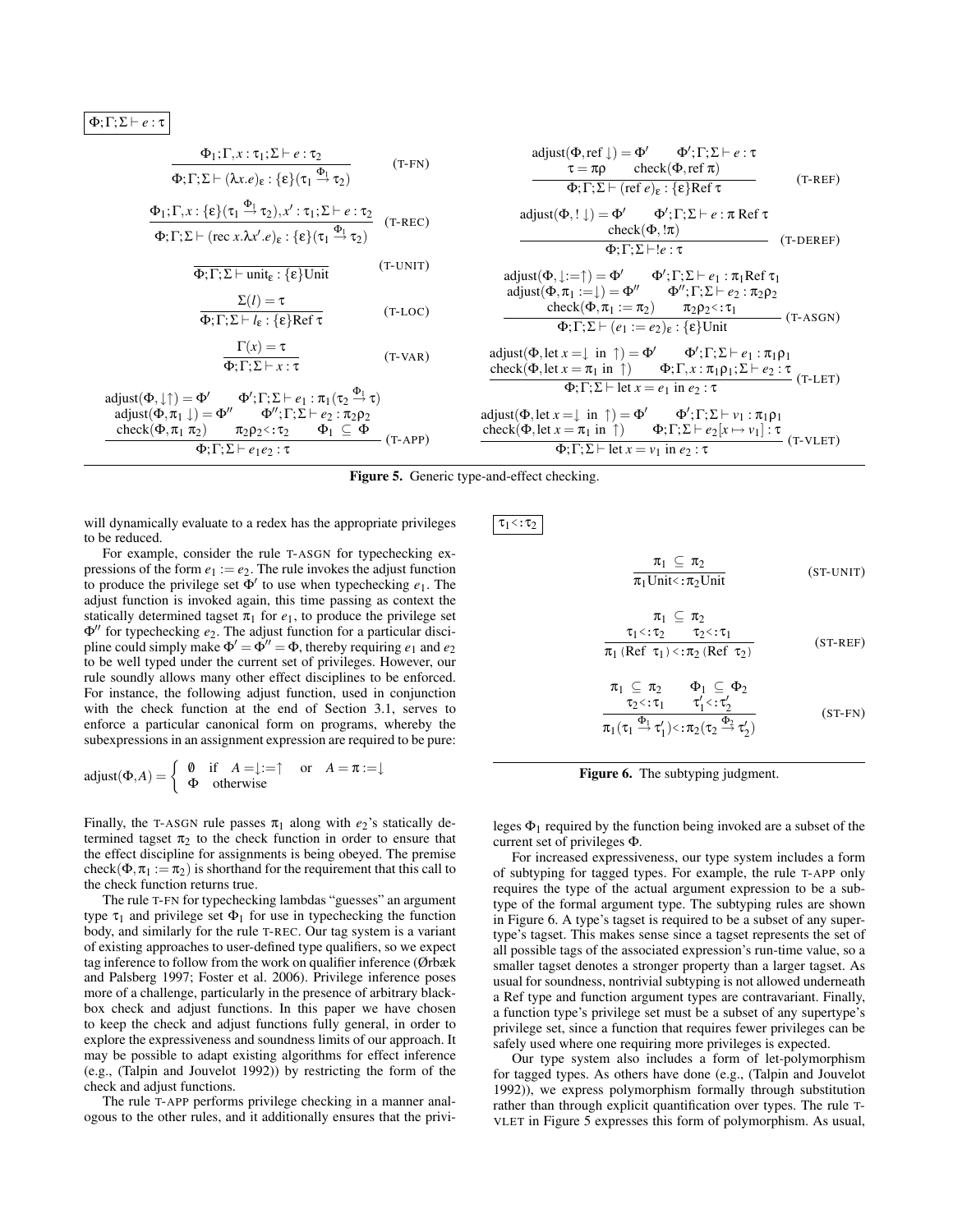| adjust( $\Phi$ , letscope $\pi_1$ in $\downarrow$ ) = $\Phi'$ |                                                                      | $\Phi';\Gamma;\Sigma \vdash e:\tau$ |
|---------------------------------------------------------------|----------------------------------------------------------------------|-------------------------------------|
|                                                               | $\tau = \pi_2 \rho_2$ check( $\Phi$ , letscope $\pi_1$ in $\pi_2$ )  |                                     |
|                                                               | $\Phi$ ; $\Gamma$ ; $\Sigma$ $\vdash$ letscope $\pi_1$ in $e : \tau$ |                                     |

Figure 7. The typing rule for letscope.

for soundness in the presence of references we only treat values polymorphically, so the rule is specialized to that situation. As an example of polymorphism, consider our memory effects checker and a function that takes a reference cell as an argument and possibly dereferences it. With polymorphism, this function can be called multiple times with differently tagged reference cells, as long as the appropriate read privileges are held at each call site.

# 4. Examples

This section illustrates the expressiveness of our approach. We first extend our core language with a generic scoping mechanism in order to facilitate the presentation of examples and then show how several effect systems from the literature can be expressed as instantiations of our generic system.

## 4.1 A Generic Scoping Expression

For some effect systems there is a construct in the language where it is natural to adjust privileges, such as try for an exception checker. But others, like our memory checker, do not have such an expression. In these cases, we can use function annotations to control privileges. For instance, by annotating a function with the empty privilege set in our memory checker, we prevent the body of the function from accessing memory. However, we may want to have more fine-grained control. To achieve this we introduce a new expression form called *letscope*. The expression (letscope π in *e*) dynamically behaves like *e* and, like all expressions in our language, has associated check and adjust contexts. Thus we can define cases for the adjust function that grant or revoke privileges while typechecking the body of the letscope. The typing rule for letscope is shown in Figure 7.

Consider again our memory checker with read, write and alloc privileges. Assuming that we begin with an initial set containing all privileges, we can use letscope to require purity in certain code segments:

$$
adjust(\Phi, A) = \begin{cases} \emptyset & \text{if } A = \text{letscope } \pi \text{ in } \downarrow \\ \Phi & \text{otherwise} \end{cases}
$$

Using the tagset  $\pi$  provided to the letscope we can allow more fine-grained control and require that a code segment be pure only with respect to locations with particular tags:

$$
adjust(\Phi, A) = \left\{ \begin{array}{c} \Phi - \{ \text{write}(\epsilon) \mid \epsilon \in \pi \} - \{ \text{read}(\epsilon) \mid \epsilon \in \pi \} - \{ \text{alloc} \} \\ \text{if } A = \text{letscope } \pi \text{ in } \downarrow \\ \Phi \text{ otherwise} \end{array} \right.
$$

It may be useful to have different "kinds" of letscopes for different purposes. Our formalism has only one letscope expression, but different kinds can be encoded through the tagset  $\pi$  provided in the expression. For example, we could modify the above rule to only revoke privileges when  $\pi$  contains a distinguished pure tag:

$$
\text{adjust}(\Phi, A) = \left\{ \begin{array}{c} \Phi - \{\text{write}(\epsilon) \mid \epsilon \in \pi\} - \{\text{read}(\epsilon) \mid \epsilon \in \pi\} - \{\text{alloc}\} \\ \text{if } A = \text{letscope } \pi \text{ in } \downarrow \text{ and pure } \in \pi \\ \Phi \text{ otherwise} \end{array} \right.
$$

We could then augment the above function to revoke only write and alloc privileges when a distinguished readonly tag is present in  $\pi$ . In this way, we can use the letscope expression to perform many different privilege operations within a program. Throughout this section, we use a syntactic sugar for this idiom and allow letscope expressions to be subscripted with a tag that we call a *letscope kind*. These kinds can be used within check and adjust functions. For example, we can rewrite the above effect discipline using our syntactic sugar as follows:

$$
\text{adjust}(\Phi, A) = \left\{ \begin{array}{c} \Phi - \{\text{write}(\epsilon) \mid \epsilon \in \pi\} - \{\text{read}(\epsilon) \mid \epsilon \in \pi\} - \{\text{alloc}\} \\ \text{if } A = \text{letscope}_{\text{pure}} \pi \text{ in } \downarrow \\ \Phi \text{ otherwise} \end{array} \right.
$$

## 4.2 Type Qualifiers

Our notion of tags is sufficient to express typical idioms involving type qualifiers. For example, a program could use tags untainted and tainted to respectively tag data that can and cannot be trusted (Ørbæk and Palsberg 1997; Shankar et al. 2001). Our type system ensures that if a function's formal parameter is declared to have type  $\{\text{untainted}\}\rho$ , then tainted data will never flow there.

The CQUAL system for type qualifiers in C (Foster et al. 2006) allows users to specify a partial order on qualifiers, which induces a subtyping relation on qualified types. For example, a CQUAL user would declare untainted ≤ tainted in order to allow untainted data to flow wherever tainted data is expected. While our type system does not support such a relationship between tags, our use of tagsets and the associated subtyping relation on tagged types accomplishes the same thing. In our type system both untainted and tainted data can flow to a place where a value of type  $\{\text{untainted}, \text{tainted}\}\rho$  is expected.

Finally, our check function can interact with tags to provide more expressiveness for type qualifiers, even in the absence of privileges. For example, consider a tag readonly that is meant to annotate memory locations that cannot be updated after initialization. The following check function enforces this behavior:

$$
\operatorname{check}(\Phi,C)=\left\{\begin{array}{c}\texttt{readonly}\not\in\pi\texttt{ if }C=\pi:=\pi'\\ \texttt{true\ otherwise}\end{array}\right.
$$

## 4.3 Memory Effects

Consider the check function at the end of Section 3.1 which implements standard tracking of memory effects. Given this definition for check, our type system will require each function's type to be annotated with a set of privileges representing the memory effects that may occur during its execution. These privileges are expressive enough to represent the four "effect classes" in the original effect system of Gifford and Lucassen (1986): a function requiring the empty set of privileges corresponds to their PURE effect class; a function requiring neither read nor write (but possibly alloc) privileges corresponds to their FUNCTION effect class; a function requiring no write privileges corresponds to their OBSERVER effect class; and a function requiring arbitrary privileges corresponds to their PROCEDURE effect class.

The letscope construct can also be used to enforce these disciplines at a finer granularity than a function. One approach is to allow all memory operations by default, by including the alloc privilege and the read and write privileges for all tags in the initial privilege set. Memory effects can then be restricted throughout the program by using different kinds of letscopes. The adjust function shown in Figure 8 implements this discipline. It includes three letscope kinds to mark code that falls into the different effect classes. There is no letscope kind corresponding to the PRO-CEDURE effect class since our initial privilege set makes this the default.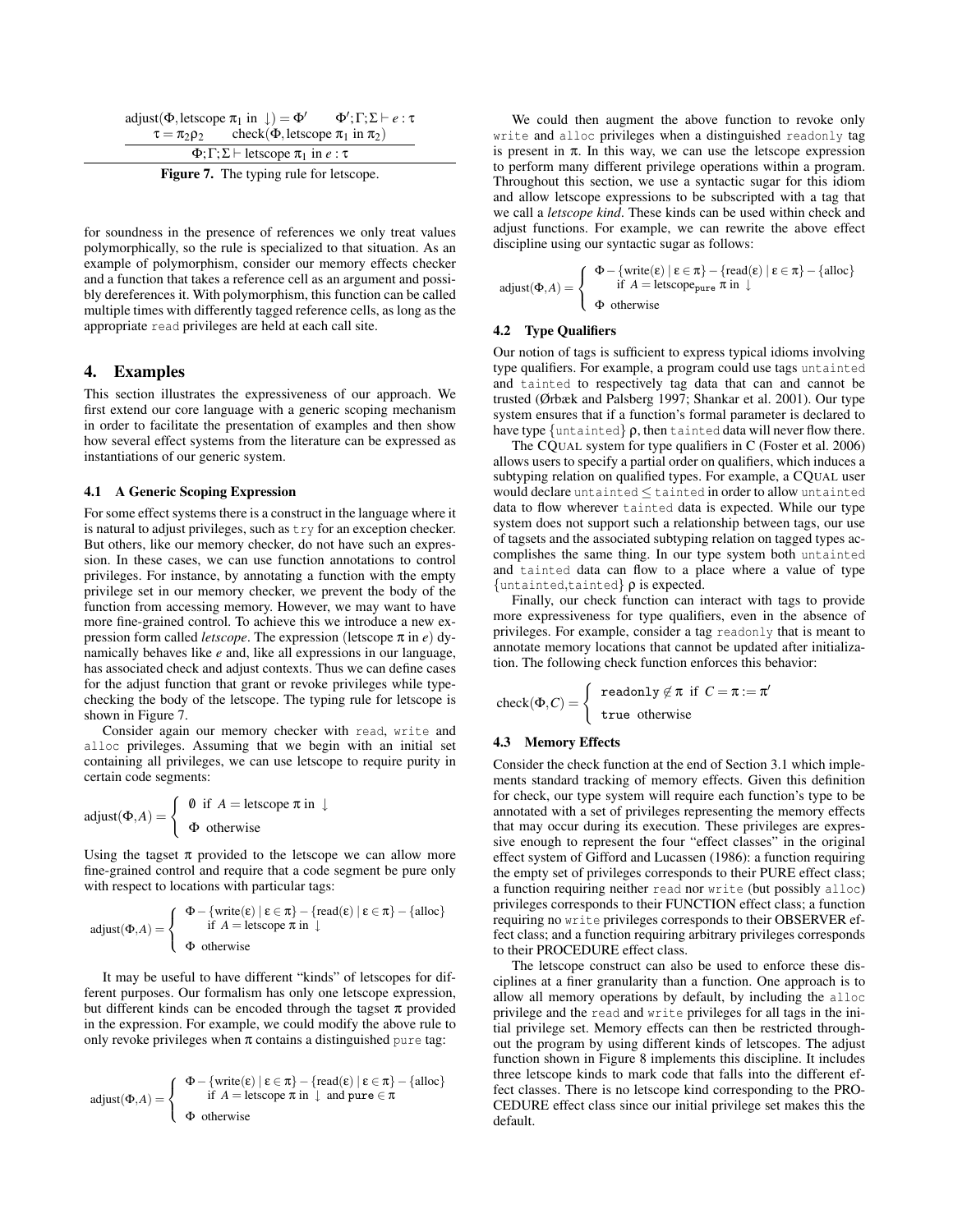$$
\text{adjust}(\Phi, A) = \left\{ \begin{array}{l} \emptyset \ \text{if } A = \text{letscope}_{\text{pure}} \ \pi \ \text{in } \downarrow \\ \Phi - \{\text{write}(\epsilon) \mid \text{write}(\epsilon) \in \Phi\} - \{\text{read}(\epsilon) \mid \text{read}(\epsilon) \in \Phi\} \\ \quad \text{if } A = \text{letscope}_{\text{fun}} \ \pi \ \text{in } \downarrow \\ \Phi - \{\text{write}(\epsilon) \mid \text{write}(\epsilon) \in \Phi\} \ \text{if } A = \text{letscope}_{\text{obs}} \ \pi \ \text{in } \downarrow \\ \Phi \ \text{otherwise} \end{array} \right.
$$

Figure 8. An adjust function for a memory checker whose initial privilege set allows everything.

$$
\text{check}(\Phi, C) = \begin{cases} (p \in \pi \Rightarrow P \in \Phi) \land (u \in \pi \Rightarrow U \in \Phi) \text{ if } C = !\pi \\ (p \in \pi \Rightarrow P \in \Phi) \land (u \in \pi \Rightarrow U \in \Phi) \text{ if } C = \pi := \pi' \\ \text{true otherwise} \end{cases}
$$

$$
\text{adjust}(\Phi, A) = \begin{cases} \{P\} \text{ if } A = \text{async } \downarrow \\ \{U\} \text{ if } A = \text{unprotected } \downarrow \\ \Phi \text{ otherwise} \end{cases}
$$

Figure 9. Implementing the AME calculus effect system.

As a concrete example, suppose a programmer decides to memoize the results of a certain function in order to improve performance. For the memoization to be safe, the function must be pure. Therefore, the programmer could create a wrapper function to perform the memoization whose call to the original function is enclosed in a letscope<sub>pure</sub>. Our type system would then ensure that this call can be typechecked without any memory privileges.

#### 4.4 Strong Atomicity for Transactional Memory

Our approach naturally extends to richer languages than our simple formalism. To illustrate this, we show that an effect system defined by others for their AME calculus (Abadi et al. 2008), a lambda calculus augmented with mutable references and constructs for automatic mutual exclusion (Isard and Birrell 2007), is supported by our model. The relevant language extensions are (async *e*), which executes *e* asynchronously as a transaction, and (unprotected *e*), which executes *e* asynchronously outside of a transaction. The latter form is necessary to support side effects like I/O as well as interaction with legacy code.

The authors discuss the problem of "weak atomicity" (Martin et al. 2006), whereby implementations of software transactional memory (STM) do not prevent conflicts between transactional and non-transactional code. The resulting semantics can cause unexpected and counterintuitive behavior, but implementing STM to directly support "strong atomicity" is difficult. To address the problem, the authors show how an effect system can be used to ensure that transactional and non-transactional code never read or write the same memory locations, thereby recovering strong atomicity even when the STM is implemented in the weakly atomic style.

The effect system for the AME calculus uses effects P and U to respectively distinguish between protected and unprotected contexts. The type for references is similarly augmented with a tag (p or u) indicating whether the reference can be manipulated in protected or unprotected contexts. The effect discipline then ensures that a protected (unprotected) reference is only manipulated in a protected (unprotected) context. This effect system can be easily expressed in a generic effect system for the AME calculus created by following the approach we outlined in Section 2. Figure 9 shows check and adjust functions that enforce the discipline.

## 4.5 Application-Specific Effects

Our type system is also expressive enough to capture useful kinds of application-specific effects. As an example, we consider some issues in a user-level threads library. Such a library typically provides

wrapped versions of all system calls that potentially cause a process to block, such as the read and write file operations. Clients of the thread library should always invoke the wrapped versions of these system calls, so that the library may schedule another thread while the caller awaits a response. Our type-and-effect system can be used to check that blocking system calls are never directly invoked.

To do so, we assume that each blocking system call is annotated with the tag blocks. We then define a privilege mayblock, along with the following check and adjust functions:

$$
\text{check}(\Phi, C) = \begin{cases} \text{blocks} \in \pi \Rightarrow \text{maybe} \in \Phi \text{ if } C = \pi \pi' \\ \text{true otherwise} \end{cases}
$$
  
adjust( $\Phi, A$ ) = 
$$
\begin{cases} \Phi \cup \{\text{maybe}\} & \text{if } A = \text{letscope}_{\text{blk}} \pi \text{ in } \downarrow \\ \Phi & \text{otherwise} \end{cases}
$$

The check function above requires the mayblock privilege to be held whenever a function potentially tagged with blocks is invoked, while the adjust function uses letscope<sub>blk</sub> to grant the mayblock privilege. Now letscope $_{b1k}$  can be employed in the implementation of the library's wrapper functions, allowing them to directly invoke the blocking system calls. The intent is that client functions should never use letscope<sub>blk</sub>.<sup>1</sup> Therefore, if start thread is the library function that takes a client function and invokes it in a new thread, then giving start\_thread's formal parameter the type Unit  $\stackrel{\emptyset}{\rightarrow}$  Unit will ensure that client functions do not directly invoke blocking system calls.

To continue the example, suppose that this user-level threads library is cooperatively scheduled: client code is not preempted but instead explicitly yields control to the scheduler, either by calling one of the wrapper functions described above or by calling a special yield function provided by the library. Others have used an effect system to track which functions might yield control to the scheduler, since yields represent points at which the code must be properly synchronized with other threads (Fischer et al. 2007; Isard and Birrell 2007).

To define this effect system in our theory, we assume that the wrapper functions and the yield function are annotated with the tag yields, and as above we define a privilege mayyield. Assuming that we check programs under an initial privilege set containing mayyield, the following check and adjust function cases implement the desired effect discipline:

$$
\text{check}(\Phi, C) = \begin{cases} \text{ yields } \in \pi \Rightarrow \text{mayyield} \in \Phi \text{ if } C = \pi \pi' \\ \text{true otherwise} \end{cases}
$$
  
adjust( $\Phi, A$ ) = 
$$
\begin{cases} \Phi - \{\text{mayyield}\} & \text{if } A = \text{letscope}_{\text{atomic}} \pi \text{ in } \downarrow \\ \Phi \text{ otherwise} \end{cases}
$$

The check function above requires the caller of a function that potentially yields to hold the mayyield privilege. The letscope<sub>atomic</sub> can then be placed around code blocks that must be executed atomically, in order to ensure that the execution of these code blocks does not yield to the scheduler.

It is also possible to express finer-grained versions of the above effect discipline in our type system. For example, rather than tagging all wrapper functions and yield with the same tag, each function could have its own tag. The mayyield privilege could then be augmented to be parameterized by a tag. In that way, the effect system would track not only which functions potentially yield but also *how* they yield.

<sup>&</sup>lt;sup>1</sup> If our language had a module system, it would be natural to allow users to limit the visibility of a letscope kind to a particular module.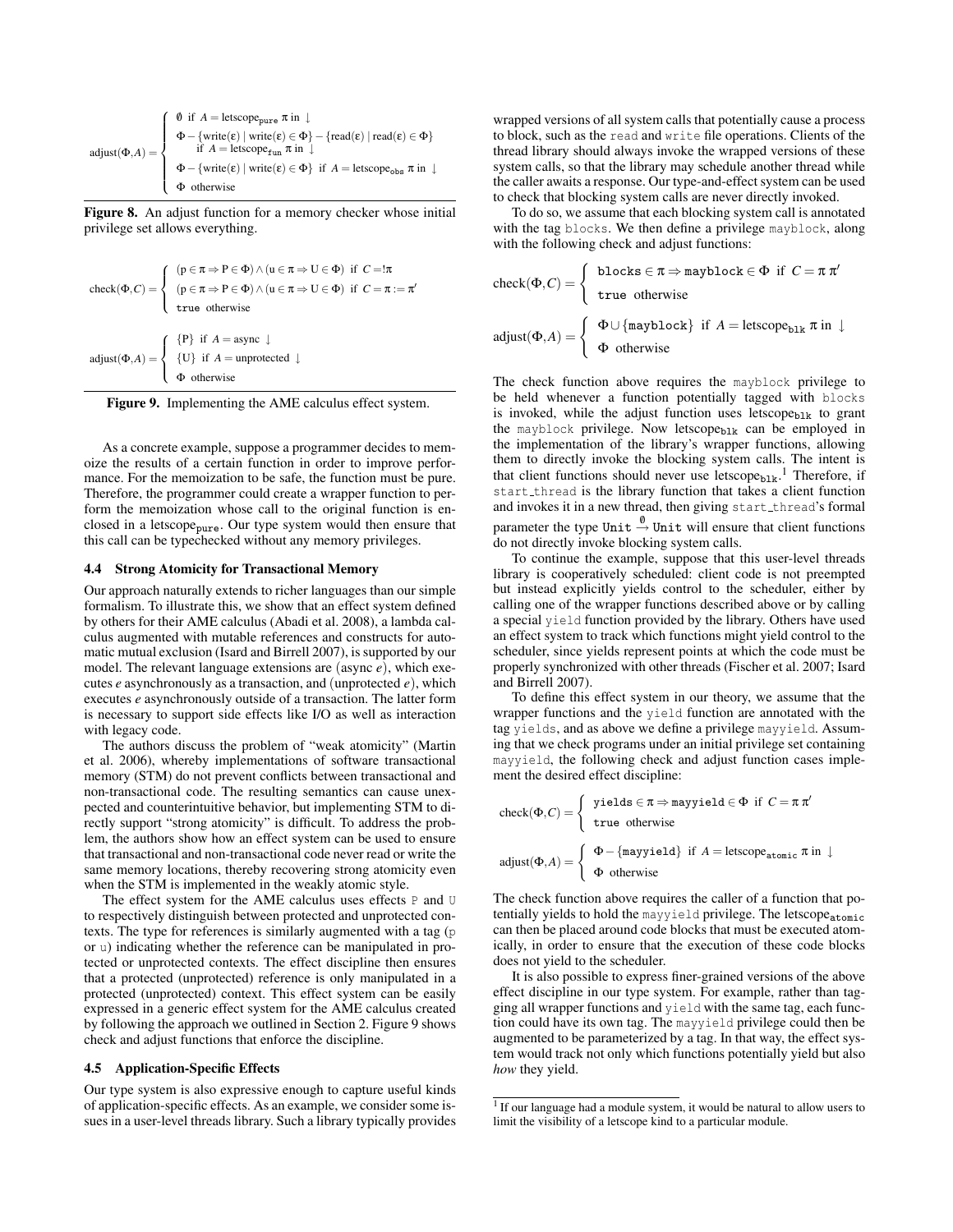There are many other application-specific properties that could be tracked and controlled using our type-and-effect system in a manner similar to the examples shown above. For instance, the Linux kernel deallocates some data and functions after the initialization phase, and this code is tagged with the qualifier  $\overline{\phantom{a}}$  init (Foster et al. 2006). It would be straightforward to introduce a privilege mayinit along with a check function definition to track functions that may manipulate *\_init data or call \_init functions*. A letscope could then be used to revoke the mayinit privilege after the initialization phase, ensuring that the kernel will not typecheck if later phases attempt to touch *\_init* data or functions. As a final example, the Enterprise JavaBeans component platform for Java imposes several requirements on "bean" classes written by clients (DeMichiel 2004). One of these requirements is that beans do not spawn threads. Similar to the system calls example above, an effect system could be used to track functions that potentially spawn threads.

## 5. Dynamic Semantics

As mentioned earlier, our dynamic semantics is instrumented to perform privilege checking via the same check and adjust functions provided for static type-and-effect checking. As usual, dynamic checking is more precise than its static counterpart. For example, the standard check function for memory effects (shown at the end of Section 3.1) will be used dynamically to check that the appropriate read privilege is held for the actual memory location being dereferenced.

The operational semantics of our language is defined in Figure 10. As usual, a store  $\mu$  is a finite mapping from memory locations to values. The small-step operational semantics is specified by a judgment of the form  $\Phi \vdash_{\mathcal{D}} \langle e, \mu \rangle \longrightarrow \langle e', \mu' \rangle$ , which says that, for a particular discipline  $D$ , the pair of expression  $e$  and store  $\mu$ takes one step of evaluation to a new pair  $e^{\lambda}$  and  $\mu'$  in the context of privileges Φ. The rules make use of a small abuse of notation: *v*<sup>ε</sup> represents an arbitrary value whose associated tag is ε. As in our rules for the type system, we omit the discipline subscripts in Figure 10 for readability.

As usual in a small-step semantics, there are two kinds of rules: *congruence* rules (whose names begin with S-), which simply take a step of evaluation in some subexpression; and *computation* rules (whose names begin with E-), which perform a reduction. The adjust and check functions exactly parallel this distinction. The adjust function is consulted in each congruence rule, to determine the set of privileges to use when evaluating the subexpression. The check function is consulted in each computation rule, to determine whether the reduction is allowed under the current set of privileges. Because each value has exactly one tag, the tagset arguments to the check and adjust contexts are always singleton sets, unlike in the static semantics.

Our instrumented dynamic semantics allows us to define the standard notion of type soundness, which is the subject of the next section. It would be unnecessary for an implementation to actually perform dynamic tagging or privilege checking on welltyped programs.

# 6. Type Soundness

In our setting, the standard type soundness theorem for effects requires that well-typed programs do not fail any dynamic privilege checks. This is a basic well-formedness condition that should be true of any sound effect discipline. However, since the user-defined check and adjust functions are unrestricted, it is not possible to prove type soundness once and for all. In particular, there exist disciplines  $D$  defined by functions check<sub> $D$ </sub> and adjust<sub> $D$ </sub> that would allow a program to typecheck but fail a privilege check dynamically.

Therefore, type soundness must be proven separately for each effect discipline.

We have architected a modular approach to type soundness. Just as our language's static and dynamic semantics are parameterized by a small amount of discipline-specific information, so is our language's type soundness proof. The bulk of the proof is independent of the adjust and check functions and is provable once. Proving type soundness for a particular effect discipline merely requires proving four relatively simple lemmas which ensure natural forms of monotonicity for the adjust and check functions.

This section describes our approach to proving type soundness. First, we illustrate how an effect discipline could violate our informal notion type soundness. Next, we describe our modular proof architecture, focusing on the four lemmas that must be proven about a particular effect discipline. Finally, we formally present the type soundness result for our generic framework.

# 6.1 An Unsound Privilege Discipline

Type soundness does not hold in general for our language, because of the presence of arbitrary check and adjust functions. For example, consider the following cases of the check and adjust functions for a discipline *U* related to memory writes:

$$
\operatorname{check}_{\mathcal{U}}(\Phi, C) = \begin{cases} \forall \varepsilon \in \pi. \text{ write}(\varepsilon) \in \Phi \text{ if } C = \pi := \pi' \\ \text{true otherwise} \end{cases}
$$
  
adjust <sub>$\mathcal{U}(\Phi, A) = \begin{cases} \{\text{write}(\varepsilon) \mid \varepsilon \in \pi\} & \text{if } A = \pi := \downarrow \\ \Phi \text{ otherwise} \end{cases}$</sub> 

The check function above is standard for tracking memory writes. The adjust function above only allows the right-hand side of an assignment to update memory tagged with one of the possible tags of the left-hand location.

Consider an assignment of the form  $e_1 := e_2$ . With the above adjust function *e*<sup>2</sup> will be statically typechecked under the privileges  $\{write(\varepsilon) | \varepsilon \in \pi\}$ , where  $\pi$  is the top-level tagset in the type of  $e_1$ . However, this adjust function will cause  $e_2$  to be dynamically evaluated under just the privilege write( $\varepsilon$ ), where  $\varepsilon$  is the single tag of the resulting value of  $e_1$ . If  $\pi$  contains some other tag  $\varepsilon'$ , then the check function above will statically allow  $e_2$  to write to memory tagged with  $\varepsilon'$ , even though dynamically this check will fail.

The fact that not all effect disciplines lead to sound type systems motivates our approach to proving type soundness, which is discussed next.

#### 6.2 Modular Proof Architecture

We have devised a novel proof architecture for ensuring type soundness of instantiations of our generic system. The architecture has a small discipline-dependent portion, which consists of only four monotonicity lemmas about the check and adjust functions. The rest of the type soundness proof is completely independent of the check and adjust functions and can be proven once and for all. As we discuss in the next section, we have validated this proof architecture by formalizing our language, its type system, and its type soundness proof in the Twelf proof assistant (Pfenning and Schürmann 1999). Twelf verifies our type soundness proof as complete modulo the proofs of the four lemmas discussed below.

#### 6.2.1 Privilege Monotonicity

The first two lemmas require a form of monotonicity of the check and adjust functions with respect to privilege sets. The lemmas ensure that the more privileges that are held, the more an expression is allowed to do. Intuitively, this property is necessary for soundness since a sound static typechecker underapproximates the set of privileges that will be held dynamically for the evaluation of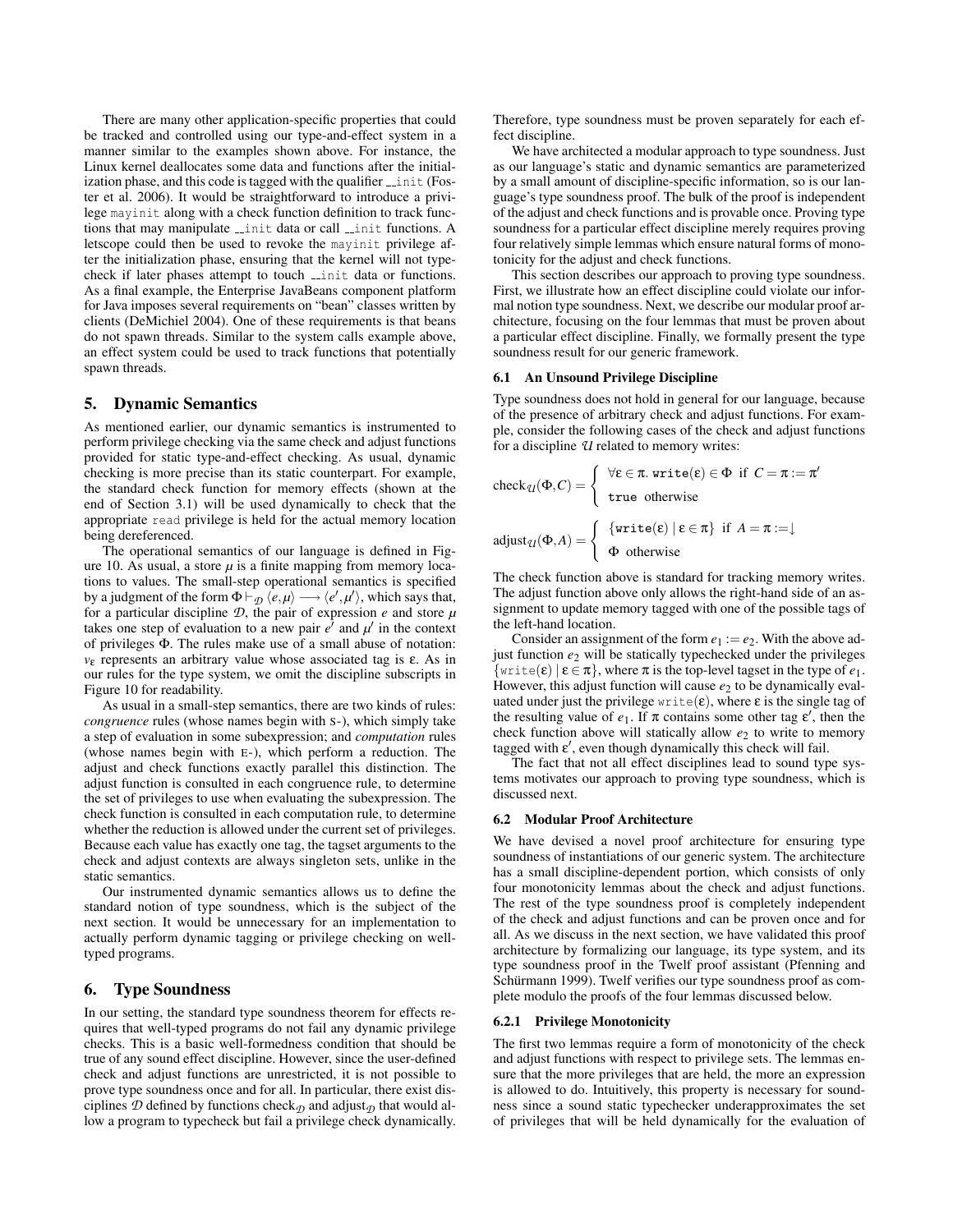$$
\Phi \vdash \langle e, \mu \rangle \longrightarrow \langle e', \mu' \rangle
$$
\n
$$
\frac{\text{adjust}(\Phi, \downarrow \uparrow) = \Phi' \qquad \Phi' \vdash \langle e_1, \mu \rangle \longrightarrow \langle e'_1, \mu' \rangle}{\Phi \vdash \langle e_1 e_2, \mu \rangle \longrightarrow \langle e'_1 e_2, \mu' \rangle} \quad \text{(S-APP1)}
$$
\n
$$
\frac{\text{adjust}(\Phi, \{ \varepsilon \} \downarrow) = \Phi' \qquad \Phi' \vdash \langle e_2, \mu \rangle \longrightarrow \langle e'_2, \mu' \rangle}{\Phi \vdash \langle v_{\varepsilon} e_2, \mu \rangle \longrightarrow \langle v_{\varepsilon} e'_2, \mu' \rangle} \quad \text{(S-APP2)}
$$
\n
$$
\frac{\text{check}(\Phi, \{ \varepsilon \} \{ \varepsilon' \})}{\Phi \vdash \langle (\lambda x. e)_{\varepsilon} v_{\varepsilon', \mu} \rangle \longrightarrow \langle e[x \mapsto v_{\varepsilon'}], \mu \rangle} \quad \text{(E-APP)}
$$
\n
$$
\frac{\text{check}(\Phi, \{ \varepsilon \} \{ \varepsilon' \})}{\Phi \vdash \langle (\text{rec } x. \lambda x'. e)_{\varepsilon} v_{\varepsilon', \mu} \rangle \longrightarrow \langle e[x \mapsto (\text{rec } x. \lambda x'. e)_{\varepsilon, x' \mapsto v_{\varepsilon'}}, \mu \rangle} \quad \text{(E-APP2)}
$$
\n
$$
\frac{\text{adjust}(\Phi, \text{ref } \downarrow) = \Phi' \qquad \Phi' \vdash \langle e, \mu \rangle \longrightarrow \langle e', \mu' \rangle}{\Phi \vdash \langle (\text{ref } e)_{\varepsilon, \mu} \rangle \longrightarrow \langle (\text{ref } e')_{\varepsilon, \mu'} \rangle} \quad \text{(S-REF)}
$$
\n
$$
\frac{\text{check}(\Phi, \text{ref } \{ \varepsilon \}) \qquad l \notin \text{domain}(\mu)}{\Phi \vdash \langle (\text{ref } v_{\varepsilon})_{\varepsilon', \mu} \rangle \longrightarrow \langle e', \mu' \rangle} \quad \text{(E-REF)}
$$
\n
$$
\frac{\text{adjust}(\Phi, \downarrow \downarrow) = \Phi' \qquad \Phi' \vdash \langle e, \mu \rangle \longrightarrow \langle e', \mu' \rangle}{\Phi \vdash
$$

$$
adjust(\Phi, \downarrow:=\uparrow) = \Phi' \qquad \Phi' \vdash \langle e_1, \mu \rangle \longrightarrow \langle e'_1, \mu' \rangle
$$
\n
$$
\Phi \vdash \langle (e_1 := e_2)_{\epsilon}, \mu \rangle \longrightarrow \langle (e'_1 := e_2)_{\epsilon}, \mu' \rangle
$$
\n(s-ASGN1)  
\n
$$
adjust(\Phi, \{ε\} := \downarrow) = \Phi' \qquad \Phi' \vdash \langle e, \mu \rangle \longrightarrow \langle e', \mu' \rangle
$$
\n(s-ASGN2)  
\n
$$
\Phi \vdash \langle (v_{\epsilon} := e)_{\epsilon'}, \mu \rangle \longrightarrow \langle (v_{\epsilon} := e')_{\epsilon'}, \mu' \rangle
$$
\n(s-ASGN2)  
\n
$$
\Phi \vdash \langle (l_{\epsilon} := v_{\epsilon'})_{\epsilon'', \mu} \rangle \longrightarrow \langle unit_{\epsilon'', \mu}[l := v_{\epsilon'}] \rangle
$$
\n(E-ASGN)  
\n
$$
adjust(\Phi, let x = \downarrow in \uparrow) = \Phi' \qquad \Phi' \vdash \langle e_1, \mu \rangle \longrightarrow \langle e'_1, \mu' \rangle
$$
\n
$$
\Phi \vdash \langle let x = e_1 in e_2, \mu \rangle \longrightarrow \langle let x = e'_1 in e_2, \mu' \rangle
$$
\n(s-LET)  
\n
$$
\Phi \vdash \langle let x = v_{\epsilon} in e_2, \mu \rangle \longrightarrow \langle e_2[x \mapsto v_{\epsilon}], \mu \rangle
$$
\n(E-LET)  
\n
$$
adjust(\Phi, let \phi) = \pi in e, \mu \rangle \longrightarrow \langle e_2[x \mapsto v_{\epsilon}], \mu \rangle
$$
\n(s-LETSCOPE)  
\n
$$
\frac{check(\Phi, let \phi) = \pi in e, \mu} \longrightarrow \langle let \phi) \longrightarrow \langle e', \mu' \rangle
$$
\n(s-LETSCOPE)  
\n
$$
\frac{check(\Phi, let \phi) = \pi in e, \mu} \longrightarrow \langle t \in \{ \epsilon \} \rangle
$$
\n(E-LETSCOPE)  
\n
$$
\frac{check(\Phi, let \phi) = \pi in v_{\epsilon}, \mu} \longrightarrow \langle e_1, \mu \rangle \longrightarrow \langle e_2, \mu \rangle
$$

Figure 10. Generic operational semantics.

LEMMA 6.1. If  $\Phi_1 \subseteq \Phi_2$  and check( $\Phi_1$ , C), then check( $\Phi_2$ , C). LEMMA 6.2. If  $\Phi_1 \subseteq \Phi_2$ , then adjust $(\Phi_1, A) \subseteq$  adjust $(\Phi_2, A)$ .

Figure 11. Lemmas for privilege monotonicity.

some subexpression. The two lemmas are described formally in Figure 11.

The lemmas naturally support many desirable programming disciplines for type-and-effect systems, including all of the example check and adjust functions shown in this paper. Consider the mayyield example shown at the end of Section 4. The first lemma in Figure 11 holds for the given check function because an element of a set is also an element of any superset. It is easy to check that the second lemma holds for the letscope<sub>atomic</sub> adjust function case, which revokes the mayyield privilege. Finally, the lemma also safely allows the adjust function that grants mayblock within  $letscope_{b1k}.$ 

Intuitively the two lemmas in Figure 11 disallow check and adjust functions that depend on "negative" information about Φ. For example, a check function cannot require the absence of a particular privilege from Φ. However, in some cases it is possible to obtain the desired behavior by replacing a "negative" privilege *p* with a dual privilege  $\bar{p}$ , which is granted (revoked) wherever *p* would have been revoked (granted) and whose presence is required wherever *p*'s absence would have been required. Further, some uses of negative information do satisfy the two lemmas. For example, it is perfectly sound for an adjust function to revoke a particular privilege only in the absence of another privilege.

## 6.2.2 Tag Monotonicity

The other two lemmas require a form of monotonicity of the adjust and check functions with respect to tagsets. The lemmas ensure that the smaller the tagsets are in the adjust and check contexts, the LEMMA 6.3. If  $C_2 \sqsubset C_1$  and check( $\Phi$ , $C_1$ ), then check( $\Phi$ , $C_2$ ).

LEMMA 6.4. If  $A_2 \subseteq A_1$ , then adjust( $\Phi$ , $A_1$ )  $\subseteq$  adjust( $\Phi$ , $A_2$ ).

Figure 12. Lemmas for tag monotonicity.

more an expression is allowed to do. Intuitively, this is necessary for soundness since the static typechecker overapproximates the possible tags of an expression's run-time values.

The lemmas for tag monotonicity are defined in Figure 12. The lemmas rely on partial orders on the check and adjust contexts, denoted  $\sqsubseteq$ . These relations are simply the  $\subseteq$  partial order on tagsets lifted in the obvious way to check and adjust contexts; they are formally defined in Figure 13. The tag monotonicity lemmas naturally support many desirable programming disciplines, including all of our examples (except the unsound discipline from Section 6.1). For example, the check function for mayyield in Section 4 satisfies the first lemma because as  $\pi$  gets smaller the check gets weaker. The check function for readonly from that section similarly satisfies that lemma.

Consider the adjust<sub> $U$ </sub> function for our unsound effect discipline in Section 6.1. This function does not satisfy Lemma 6.4: as  $\pi$ gets smaller, the function grants *fewer* privileges rather than *more* privileges.

#### 6.3 Type Soundness

We can now express type soundness for our framework in the traditional "progress and preservation" style (Wright and Felleisen 1994). We first define the notion of a monotonic discipline:

DEFINITION 6.1. (Monotonic Discipline) We say that *D* is *monotonic* if check<sub> $D$ </sub> satisfies Lemmas 6.1 and 6.3 and adjust<sub> $D$ </sub> satisfies Lemmas 6.2 and 6.4.

We will also require a notion of a well-typed store: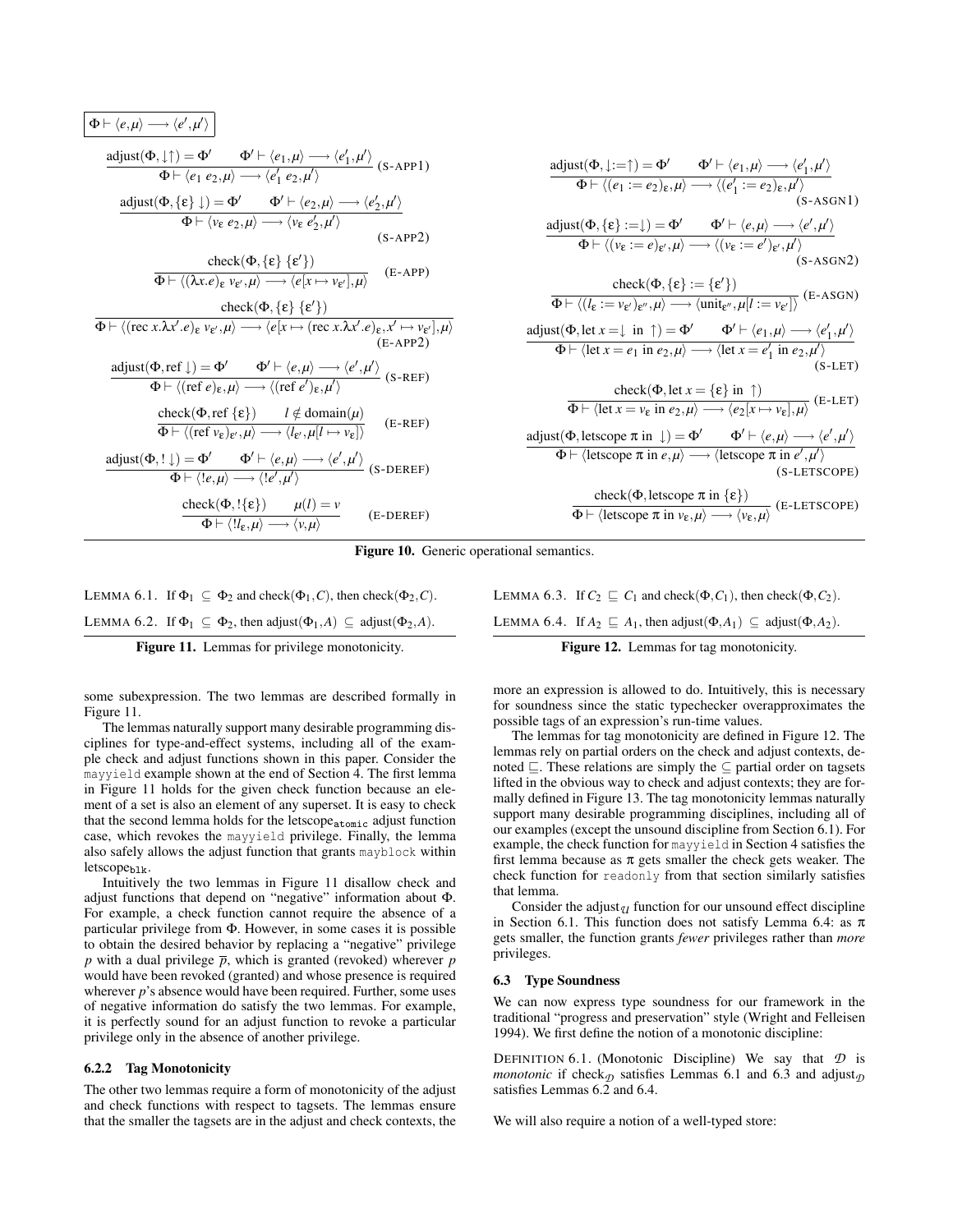| $C_1 \sqsubseteq C_2$                                                                    |                                                                                                | $A_1 \subseteq A_2$                                                        |                                                                                  |
|------------------------------------------------------------------------------------------|------------------------------------------------------------------------------------------------|----------------------------------------------------------------------------|----------------------------------------------------------------------------------|
| $\pi_1 \subseteq \pi_3$ $\pi_2 \subseteq \pi_4$<br>$\pi_1 \pi_2 \sqsubseteq \pi_3 \pi_4$ | $\pi_1 \subseteq \pi_3$ $\pi_2 \subseteq \pi_4$<br>$\pi_1 := \pi_2 \sqsubseteq \pi_3 := \pi_4$ | $LT = LT$                                                                  | $\downarrow:=\uparrow\sqsubseteq\downarrow:=\uparrow$                            |
| $\pi_1 \subseteq \pi_2$<br>ref $\pi_1 \sqsubseteq \overline{\text{ref }\pi_2}$           | $\pi_1 \subseteq \pi_2$<br>let $x = \pi_1$ in $\uparrow \square$ let $x = \pi_2$ in $\uparrow$ | $\pi_1 \subseteq \pi_2$<br>$\pi_1 \downarrow \sqsubseteq \pi_2 \downarrow$ | $\pi_1 \subseteq \pi_2$<br>$\pi_1 := \downarrow \sqsubseteq \pi_2 := \downarrow$ |
|                                                                                          |                                                                                                | $ref \perp \sqsubset ref \perp$                                            | let $x = \perp$ in $\uparrow \square$ let $x = \perp$ in $\uparrow$              |
| $\pi_1 \subseteq \pi_2$<br>$!\pi_1 \sqsubseteq \mathsf{I}\pi_2$                          | $\pi_1 \subseteq \pi_2$<br>letscope $\pi$ in $\pi_1 \sqsubseteq$ letscope $\pi$ in $\pi_2$     | $! \downarrow \sqsubseteq ! \downarrow$                                    | letscope $\pi$ in $\downarrow \sqsubseteq$ letscope $\pi$ in $\downarrow$        |

Figure 13. Partial order on check and adjust contexts.

DEFINITION 6.2. (Well-Typed Store) We say that  $\Gamma$ ,  $\Sigma \vdash_{\mathcal{D}} \mu$  if domain( $\mu$ ) = domain( $\Sigma$ ) and  $\forall l \in \text{domain}(\mu)$  we have  $\emptyset; \Gamma; \Sigma \vdash_{\mathcal{D}}$  $\mu(l): \Sigma(l).$ 

This definition is standard (Pierce 2002), except for the privilege set used in the typechecking judgment. The typechecking of values never depends on privileges, so it is sufficient to use an empty set of privileges in the definition.

Now we can state the progress and preservation theorems, which are also standard (we use  $\bullet$  to denote the empty type environment):

THEOREM 6.1. (Progress) For any monotonic discipline *D*, if  $\Phi$ ;  $\bullet$ ;  $\Sigma \vdash_{\mathcal{D}} e$ :  $\tau$ , then either *e* is a value or for all  $\mu$  such that  $\bullet$ ,  $\Sigma \vdash_{\mathcal{D}} \mu$ , there exist *e'* and  $\mu'$  such that  $\Phi \vdash_{\mathcal{D}} \langle e, \mu \rangle \longrightarrow \langle e', \mu' \rangle$ .

THEOREM 6.2. (Preservation) For any monotonic discipline *D*, if  $\Phi$ ;  $\Gamma$ ;  $\Sigma \vdash_{\mathcal{D}} e$  :  $\tau$  and  $\Phi \vdash_{\mathcal{D}} \langle e, \mu \rangle \longrightarrow \langle e', \mu' \rangle$  and  $\Gamma$ ,  $\Sigma \vdash_{\mathcal{D}} \mu$ , then there exist  $\Sigma'$  and  $\tau'$  such that  $\Phi$ ;  $\Gamma$ ;  $\Sigma' \vdash_{\mathcal{D}} e' : \tau'$ , where  $\tau' \leq \tau$  and Γ,  $\Sigma' \vdash_{\mathcal{D}} \mu'.$ 

# 7. Implementation in Twelf

To validate our work, we have implemented an interpreter and typechecker for our language in the Twelf proof assistant (Pfenning and Schürmann 1999). We have also implemented a mechanically checked type soundness proof for this implementation following the architecture described in the previous section. Finally, we have implemented all of the example effect disciplines described in Section 4 except the one that relies on special language features for transactions. We have used these example disciplines to typecheck and execute some small programs and have provided mechanically checked implementations of the four monotonicity lemmas required to prove soundness for each discipline. Our Twelf implementation and examples are available at http: //www.cs.ucla.edu/∼todd/research/effects.tar.gz.

#### 7.1 Base Semantics

First we implemented the traditional static and dynamic semantics and type soundness proof for our lambda calculus. We did so by modifying an existing Twelf implementation and type soundness proof for a simple language with mutable references called Fun (Simmons 2005). We replaced Fun's top-level function definitions with first-class (possibly recursive) lambdas, and we introduced let polymorphism as described earlier. We also inherited from Fun a slightly richer language than we presented in our formalism. For example, the language of our Twelf implementation additionally supports 32-bit integers and if-then-else expressions.

## 7.2 Tag and Privilege Checking

Next we augmented the static and dynamic semantics with tags and tag checking. While our formalism ensures that each value will have exactly one tag, our Twelf implementation allows a value

to be tagged multiple times. We then instrumented our static and dynamic semantics with privilege checking, parameterized on the black-box adjust and check functions. For ease of maintenance we implemented static tag and privilege checking as its own pass that follows the existing typechecking pass. Similarly, we implemented dynamic privilege checking as an additional check that occurs after the program takes each ordinary small step.

In order for multiple effect disciplines to easily coexist, each declared privilege class is associated with a *privilege kind*. For example, read, write, and alloc privilege classes might belong to the privilege kind memcheck, while the mayblock privilege might belong to the privilege kind userThreads. Each privilege kind has its own associated check and adjust functions, and the static and dynamic privilege checking judgments are parameterized by the privilege kind.

The check and adjust functions are represented in Twelf as judgment forms (using the *judgments as types* principle (Harper et al. 1993)). A particular effect discipline is specified as a collection of inference rules for these judgments, which are implemented in Twelf in a logic programming style. Each rule pattern matches on a particular check or adjust context, similar to our informal examples in this paper.

We have also implemented a form of the letscope expression as described in Section 4.1. The version in our Twelf implementation has two extra parameters: a privilege kind and an integer. The first parameter allows check and adjust functions to provide different behaviors for letscope based on the privilege kind. The second parameter plays the role of the informal *letscope kinds* we have used in examples, allowing an effect discipline to easily support multiple behaviors for letscope within a privilege kind.

#### 7.3 Modular Type Soundness Proof

Finally, we implemented our proof architecture for type soundness in Twelf. In particular, we have a mechanically checked implementation of the discipline-independent portion of the type soundness proof. This portion is parameterized by the four monotonicity lemmas described earlier. Twelf's typechecker and totality checker verify the correctness and completeness of our Progress and Preservation theorems, subject to the proofs of those four lemmas. Therefore, our proof architecture is correct: the four lemmas are sufficient to ensure type soundness for any effect discipline expressible in our theory.

The lemmas are defined as judgment forms in the typical Twelf style, as described above for the check and adjust functions. The lemmas are proven for a particular privilege kind by defining a set of proof cases, typically one (or more) per inference rule defining the check and adjust functions for that privilege kind.

# 8. Related Work

Many program analyses and programming disciplines have been formulated as type-and-effect systems, some of which have been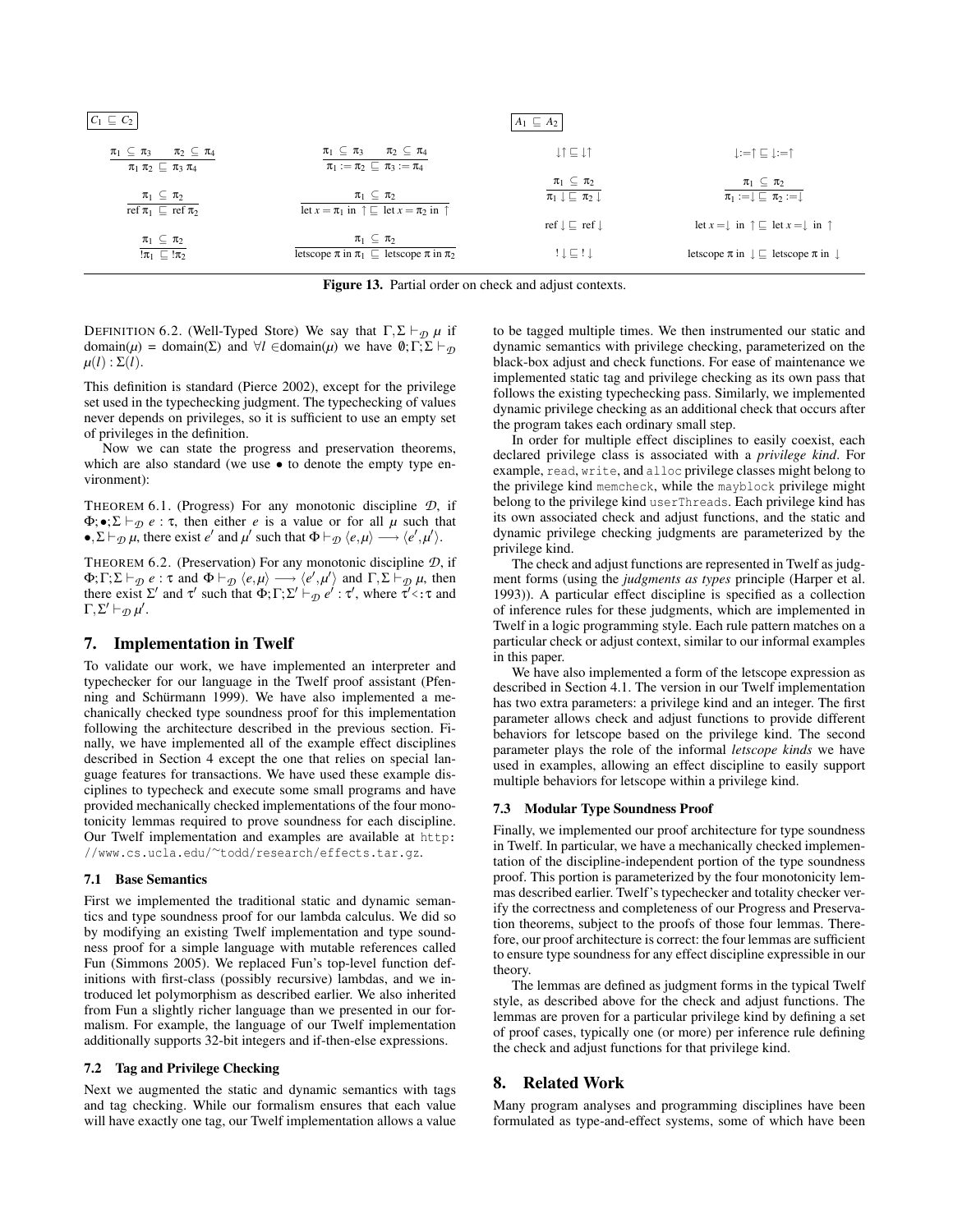incorporated into languages (e.g., FX (Gifford et al. 1992)). The introduction discusses several examples, including tracking of memory effects, checked exceptions, and locking disciplines for concurrent programs. While these systems hard-code a particular kind of effects and an associated discipline for controlling those effects, our effect system is parameterized by both the set of effects and the associated discipline.

The CQUAL system has a generic typechecker and type inferencer for user-defined type qualifiers in C that is parameterized by a programmer-defined set of qualifiers and associated partial order (Foster et al. 2006). The Clarity system additionally allows programmers to provide explicit type rules for qualifiers (Chin et al. 2005, 2006). The tags in our generic effect system are essentially equivalent to CQUAL-style qualifiers. By themselves, type qualifiers are not expressive enough to encode computational effects: they refer to the *value* of an expression rather than its *evaluation*.

CQUAL allows programmers to declare some qualifiers as *effect qualifiers*. The type system then tracks the effect of each expression, which is a single effect qualifier that is the least upper bound of the effect qualifiers of all subexpressions. The authors used effect qualifiers to track proper initialization in the Linux kernel (Foster et al. 2006). Our theory is more expressive than CQUAL's effect qualifiers in several ways. First, our notion of effects is more general, with privileges dependent on tags. For example, it is not obvious how to encode the standard discipline for read( $\varepsilon$ ) and  $write(\varepsilon)$  effects in CQUAL. Second, our effect discipline is parameterized by the check and adjust functions that instrument the static semantics in a uniform manner, while COUAL employs a fixed approach for tracking effects except for a few special cases exposed to programmers for configuration. Finally, we provide a formalized and mechanically checked proof architecture for ensuring type soundness in the presence of arbitrary check and adjust functions.

The capability calculus (Walker et al. 2000) supports a regionbased memory management discipline whereby region lifetimes need not be lexically scoped. The associated type system tracks a set of static region capabilities, which indicate both which regions are live and which regions are *unique* and can therefore be safely freed. Our use of privileges as a dual to effects is directly inspired by the capability calculus. We plan to explore ways to incorporate a form of uniqueness in privileges in order to remove our lexical scoping restriction.

The Vault language (DeLine and Fahndrich 2001) generalizes the ideas in the capability calculus to support tracking of userdefined computational effects, and similar functionality can be achieved in the flow-sensitive extension of CQUAL (Foster et al. 2002). Mandelbaum et al. (2003) provide a formal account of a Vault-like type system. These systems support flow-sensitive tracking of effects, which is not possible in our type system. On the other hand, we provide a general approach for specifying arbitrary typeand-effect disciplines on any syntactic context in a language, while effect disciplines in these systems are expressible only through preand postconditions on functions.

Others have investigated the type-theoretic foundations of effect systems. Wadler and Thiemann (2003) show how memory effects are naturally captured by a state monad (Moggi 1989) whose type additionally maintains a set of effects, and Filinski (1999) shows how new effects can be introduced in a language as monads that are defined in terms of lower-level effects. Nanevski has pursued the use of modal operators as a logical foundation for effect systems. For example, he shows how the operator  $\Box$  of modal necessity and  $\diamond$  of modal possibility can be used to respectively track read and write effects (Nanevski 2003). He also illustrates how  $\Box$  provides a logical interpretation of effect consumption and uses this idea to define a type system for exception handling (Nanevski 2005).

These works are more foundational than our work, showing how to encode effects in terms of existing notions like monads and modal-logic type constructors. In these formalisms, each particular effect discipline is encoded separately through specialized typing rules. Our work, on the other hand, uses a standard style of adding effects to a type system, but identifies a general template for creating an effect system in this style that achieves a generic form of soundness. It would be interesting in future work to understand how our results translate to the monadic and modal settings.

## 9. Conclusion and Future Work

We have presented a generic type-and-effect system. To our knowledge, ours is the first type-and-effect system that is parameterized by both the set of effects to be tracked and the discipline to be statically enforced on these effects. Our notions of check and adjust contexts, derived from the existing notions of redexes and evaluation contexts, provide a generic way of instrumenting any language's type system to support static checking of effect disciplines. Further, we have architected a parameterized type soundness proof for our type-and-effect system which requires only four monotonicity lemmas to be proven about a discipline's check and adjust functions. We have instantiated the approach for a lambda calculus with references and implemented the language, type-and-effect system, and type soundness proof in the Twelf proof assistant.

The generic effect system presented in this paper could be extended in a number of ways to increase expressiveness. As mentioned earlier, we could employ more sophisticated forms of tagging. It might also be useful to consider employing a data structure other than a set to maintain privileges. For example, a sequence of privileges could be useful for disciplines that care about the order in which privileges are acquired. Translating our ideas to the context of the capability calculus (Walker et al. 2000) would provide a form of flow sensitivity for our effect disciplines. Finally, we plan to explore ways to incorporate proofs of extensional notions of soundness. One possible approach is to first prove standard type soundness using our strategy and then to prove a relationship between the instrumented and uninstrumented dynamic semantics.

Our ultimate goal is to use our approach for formalizing a generic effect system as the foundation for a practical framework for enforcing programmer-definable effect disciplines in a fullfledged language like ML or Java. While we have focused on making the check and adjust functions as expressive as possible while retaining type soundness, it may be useful in practice to impose additional structure. For example, restricting the form of the check and adjust functions could simplify privilege inference or ensure privilege and tag monotonicity without requiring proof.

# 10. Acknowledgments

This material is based upon work supported by the National Science Foundation under Grant Nos. CCF-0427202 and CCF-0545850. Special thanks to Jeff Foster for shepherding the paper, pointers to example effect systems, and helpful comments on an earlier draft. Thanks also to Jens Palsberg for feedback on this paper and to David Walker for discussions that motivated this research direction.

## **References**

- Martin Abadi, Cormac Flanagan, and Stephen N. Freund. Types for safe locking: Static race detection for java. *ACM Trans. Program. Lang. Syst.*, 28(2):207–255, 2006.
- Martín Abadi, Andrew Birrell, Tim Harris, and Michael Isard. Semantics of transactional memory and automatic mutual exclusion. In *POPL '08: Proceedings of the 35th Annual ACM*